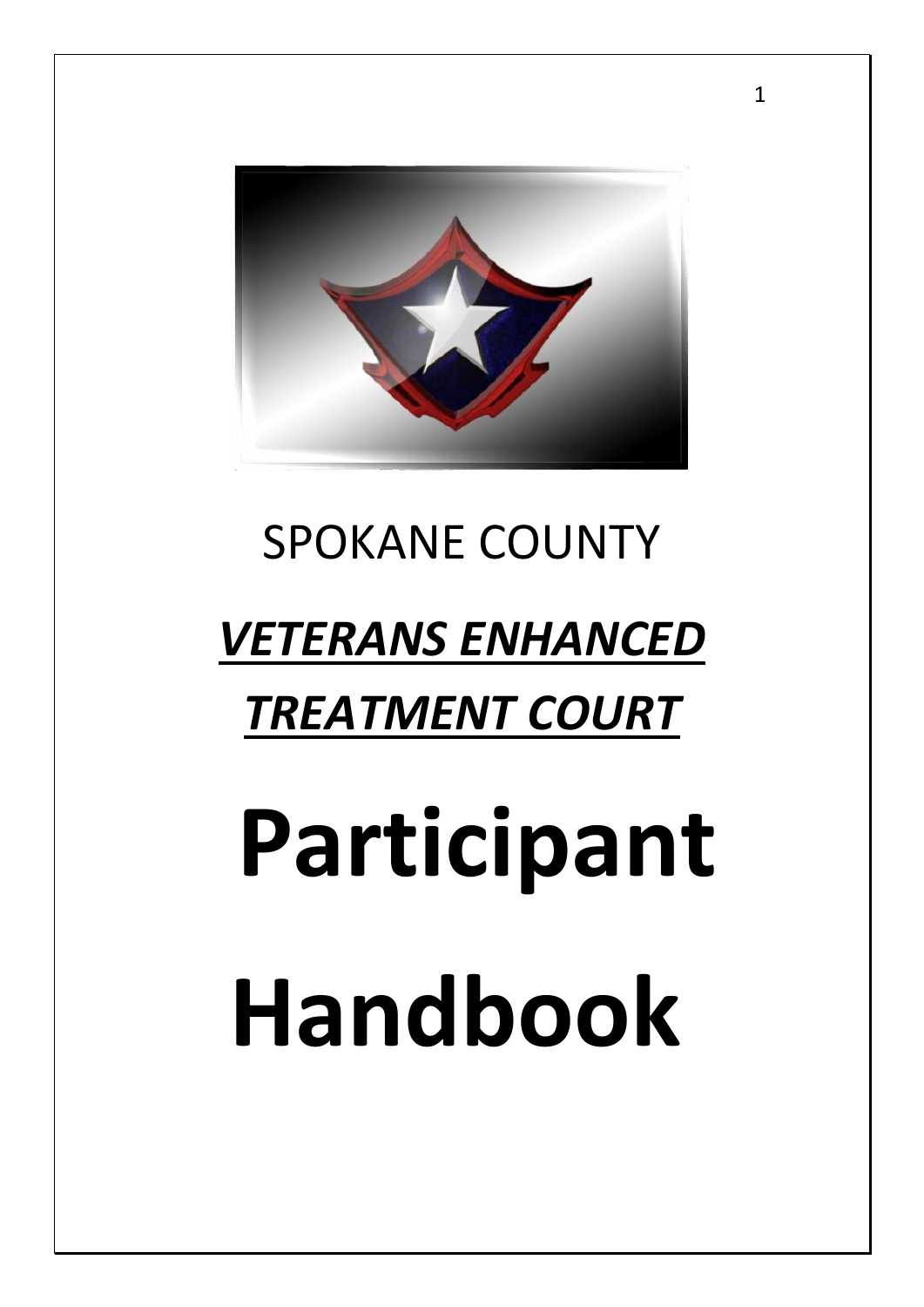# **Table of Contents**

| I. |                                   | PROGRAM DESCRIPTION                                  |  |
|----|-----------------------------------|------------------------------------------------------|--|
|    | ⋗                                 | What is Veterans Court?4                             |  |
|    | ➤                                 |                                                      |  |
|    | ⋗                                 | How does VET Court work?6                            |  |
|    | ➤                                 | What Happens during VET Court7                       |  |
|    | $\blacktriangleright$             |                                                      |  |
|    | ➤                                 | Benefits of VET Court11                              |  |
|    | ⋗                                 | What is the Vet Forum?12                             |  |
| Н. | <b>FREQUENTLY ASKED QUESTIONS</b> |                                                      |  |
|    | ⋗                                 | What if I relapse? 15                                |  |
|    | ➤                                 | Team response to violations16                        |  |
|    | ➤                                 | What sanctions are given16                           |  |
|    | ≻                                 | How do drug screens work17                           |  |
|    |                                   | $\triangleright$ What if I have a serious medical    |  |
|    |                                   |                                                      |  |
|    | ➤                                 | Can I use prescription meds? 18                      |  |
|    | ⋗                                 | What if I need to move, change                       |  |
|    |                                   | roommates, or get a new job?19                       |  |
|    |                                   | $\triangleright$ What if I want to travel outside of |  |
|    |                                   | Spokane County? 20                                   |  |
|    |                                   | $\triangleright$ What if I have contact with Law     |  |
|    |                                   | Enforcement? 20                                      |  |
| Ш. | <b>RULES AND</b>                  |                                                      |  |
|    |                                   |                                                      |  |
|    |                                   |                                                      |  |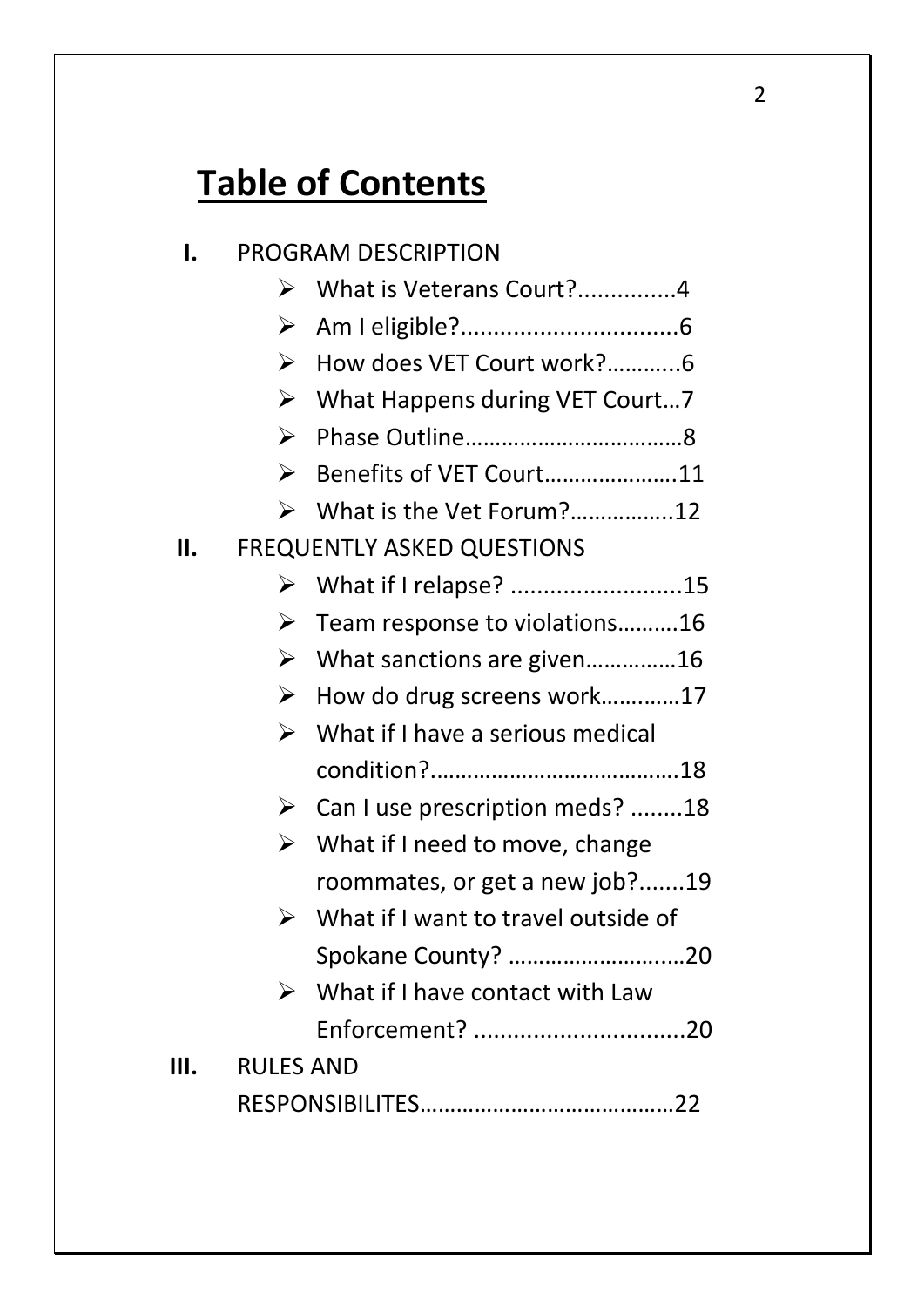| > Court Attendance24   |  |
|------------------------|--|
| ▶ Courtroom Behavior24 |  |
|                        |  |
|                        |  |
|                        |  |

3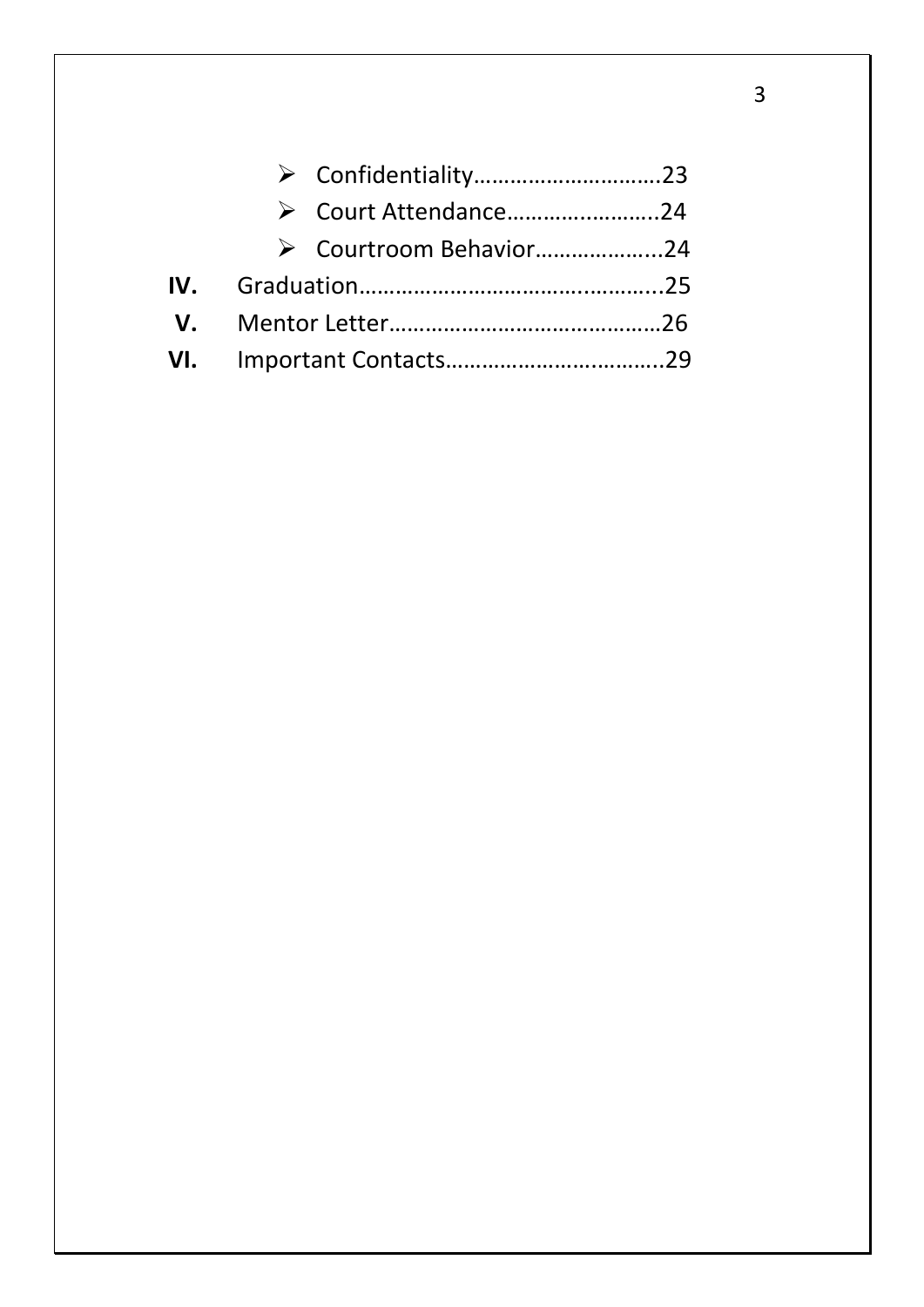# **I. DESCRIPTION**

❖ **What is Veterans Court?**

Spokane County Veterans Court is a collaboration of numerous agencies: the Court, the Veterans Administration (VA), the Public Defender's Office, the Prosecutor's Office, the Probation Department and many other community partners. These agencies, working together, have established a viable option for a select group of offenders whose needs are better met through treatment intervention rather than incarceration.

The **mission** of the Spokane County Veterans Court is to provide an interagency, collaborative, non-adversarial treatment strategy for veterans involved in the criminal justice system while holding them accountable and reintegrating veterans into the community.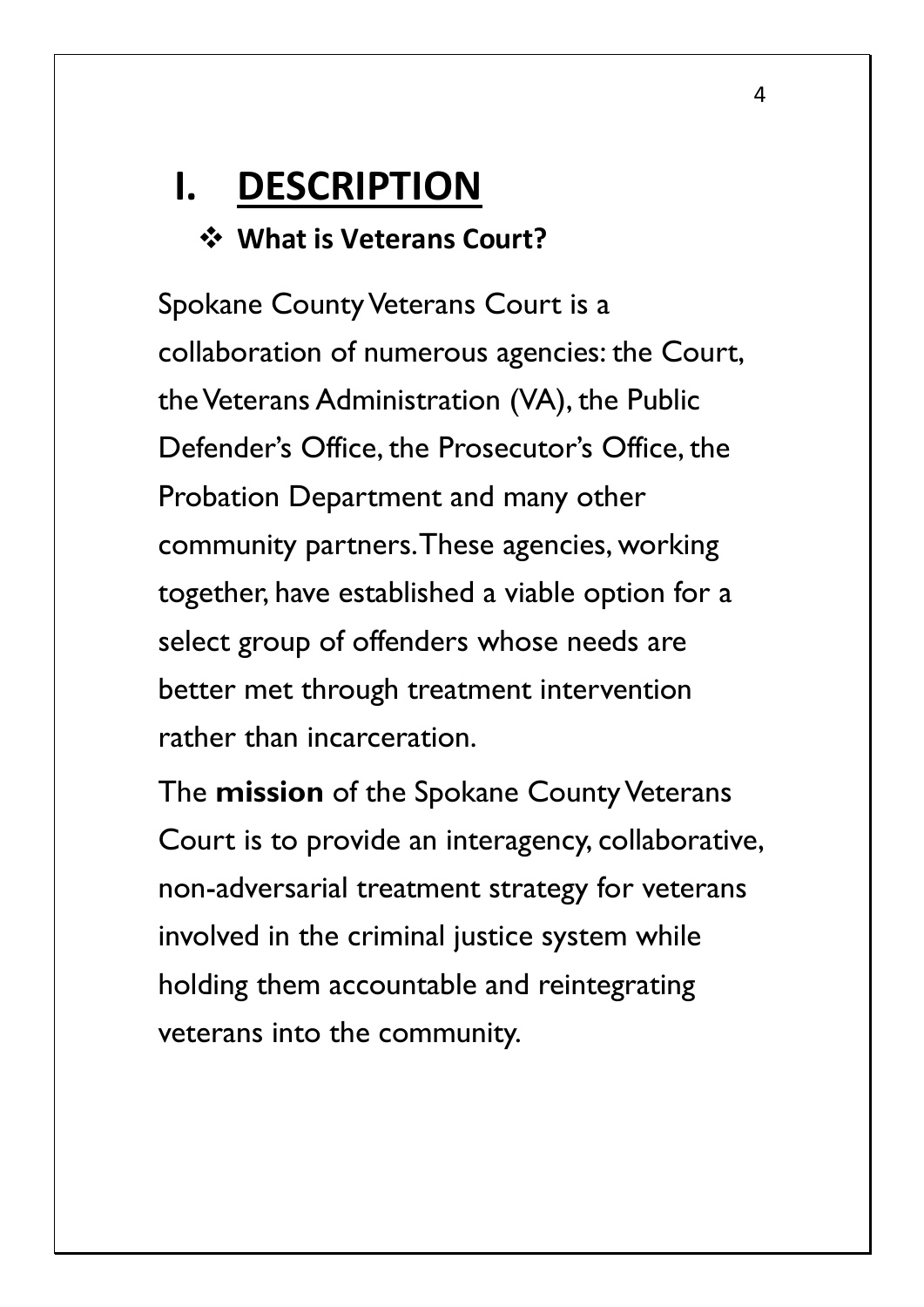## The goals of the Spokane County Veterans Court are to:

- Increase community/public safety and awareness.
- Reduce participant contacts with the criminal justice system.
- Reduce costs associated with criminal case processing and re-arrest.
- Introduce participants to an ongoing process of recovery designed to help them become stable, employed and substance-free while continuing mental health care through community/peer counseling groups or the VA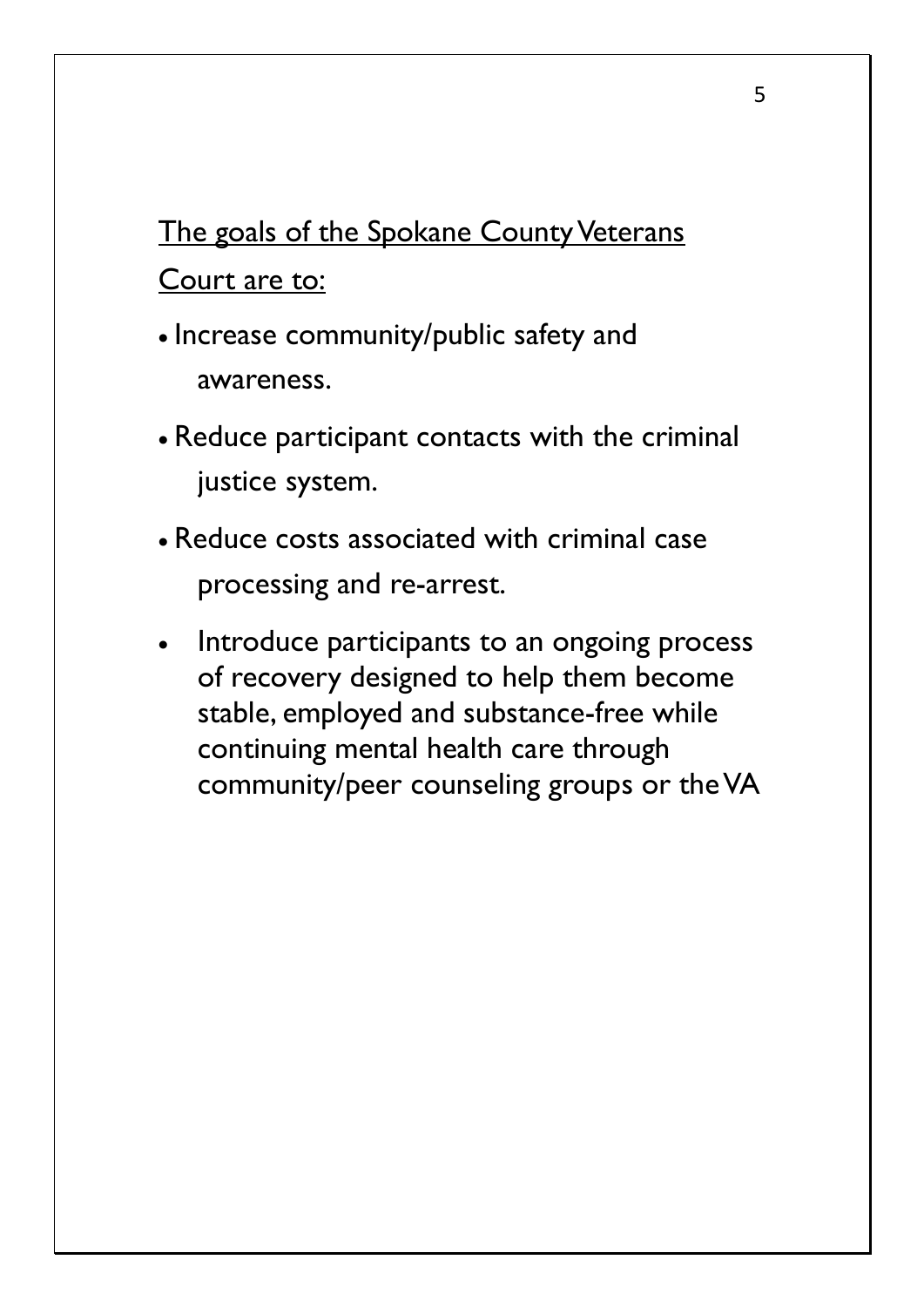#### ❖ **Am I eligible?**

#### **Clinical Criteria**

The Veterans Court may accept individuals with a Department of Veterans Affairs diagnosis of Post-Traumatic Stress Disorder (PTSD), Traumatic Brain Injury (TBI) or Military Sexual Trauma (MST) as a result of their military services. The Veterans Court may also accept individuals who are considered "combat" veterans\* with substance use disorders. Potential candidates with a diagnosis of PTSD, TBI, or MST will be given the highest priority.

\* A "Combat" veteran is defined in the Department of Veterans Affairs VHA Handbook.

#### ❖ **How does it work?**

Only those individuals whose cases are Spokane County misdemeanor or gross misdemeanor are eligible for acceptance into the Veterans Court pending a review by the Veterans Court Team. The Team consists of the Judge, Prosecutor, Public Defender, Probation Officer, Veterans Court Coordinator,VA, and SVF representation.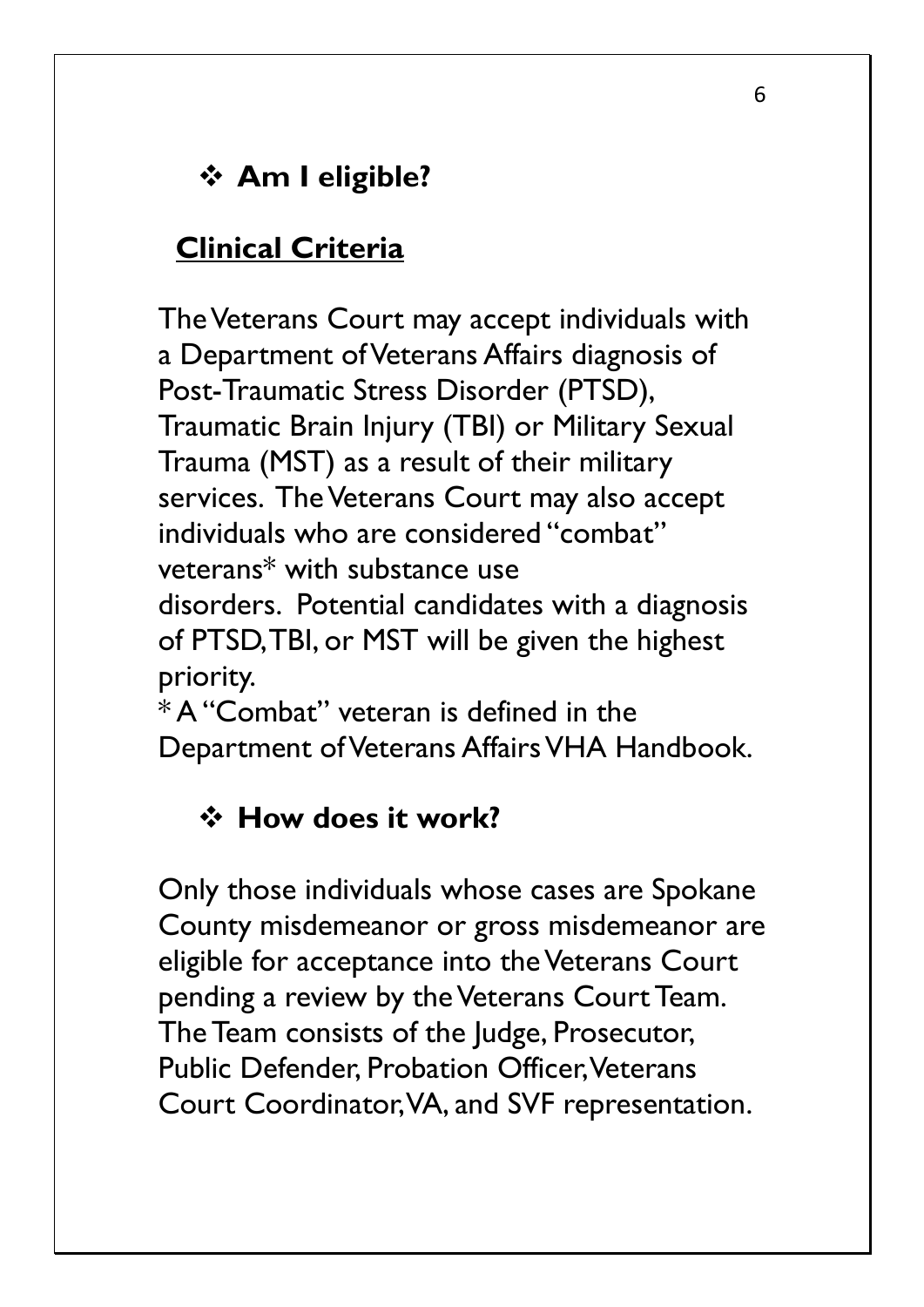Felony reductions pled in District Court may be referred to the Veterans Court for probation monitoring, **subject to a staffing review by the Team**.

*Exclusions: Conviction for sexual or serious violent offenses*

#### ❖ **What happens during Veterans Court?**

You must complete all **five phases** in order to graduate from Veterans Court. Your individual program is subject to change by the Veterans Court team consistent with your progress through the phases. To advance to the next phase, you must complete the necessary tasks and assignments given by your treatment provider and the Veterans Court team. The following phase descriptions are not all inclusive. **Each participant's progress through the program is based solely on their individual performance and compliance with the following:**

#### ❖ **Phase Outline**

Phase 1 – Orientation and Engagement: 2 Months

- 1. You will complete court entry survey
- 2. You will attend court hearings bi-monthly (2x a month) for 2 months.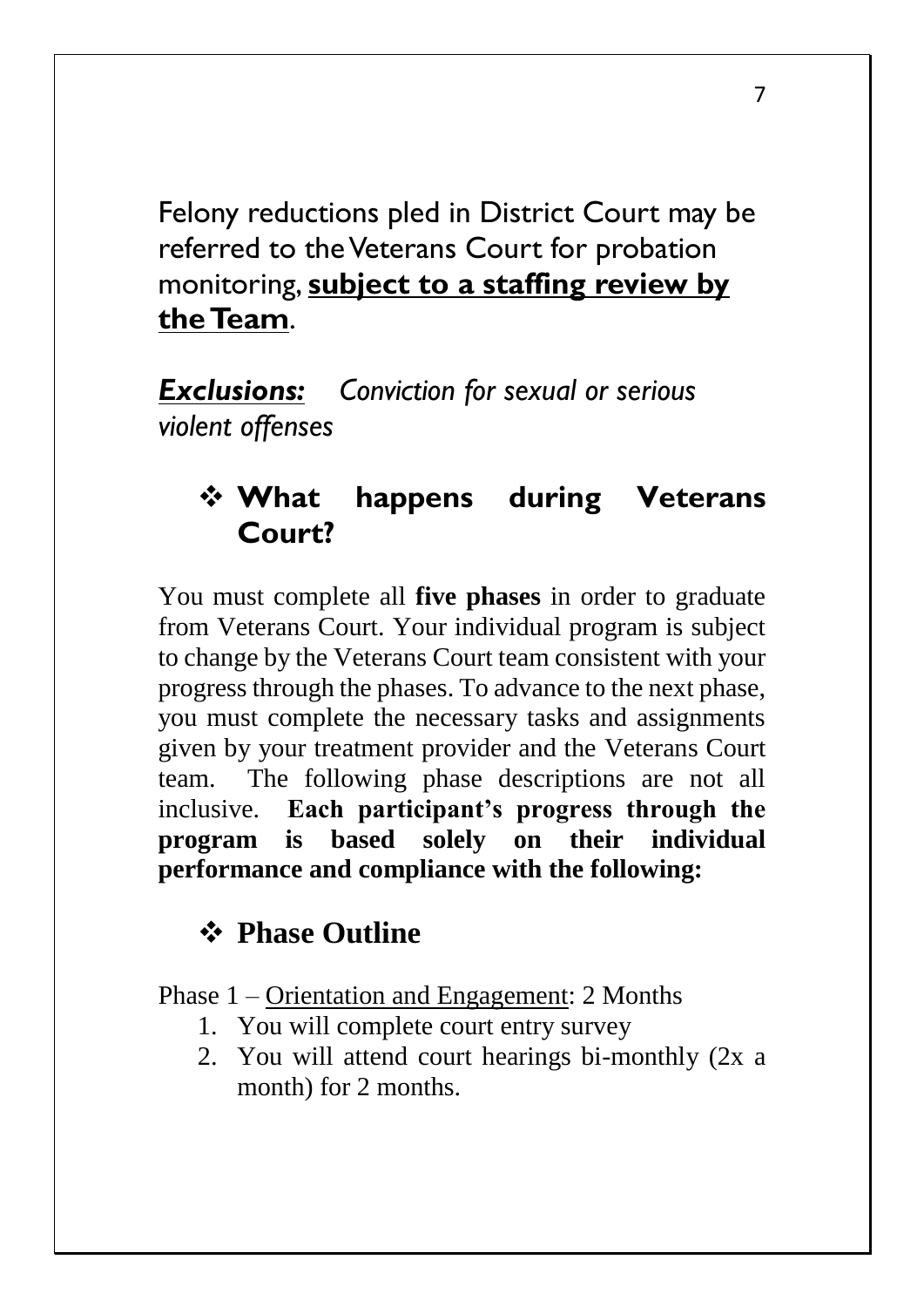- 3. You will comply with getting all necessary evaluations and treatment/counseling services in the community in order to comply with court mandated requirements for this program.
- 4. You are required to attend all appointments with treatment providers and case managers as scheduled, as well as taking any doctor prescribed medications necessary to ensure your physical and mental health needs.
- 5. You will be required to write a letter to the courts explaining why you should move to the next phase.
- 6. You will complete phase upgrade survey.
- 7. You are required to have 2 Urinalysis a week.
- 8. You will comply with weekly Mentor Contact requirements.
- 9. You will attend the Veterans Forum once a month.

Phase 2 – Intensive Treatment: 4 Months

- 1. You will attend court hearings bi-monthly for 4 months.
- 2. You are required to have 1 UA a week.
- 3. You will continue to comply with getting all necessary evaluations and treatment/counseling services in the community in order to comply with court-mandated requirements for this program.
- 4. You will continue to attend all appointments with treatment providers and case managers scheduled, as well as taking any doctor-prescribed medications necessary to ensure your physical and mental health needs.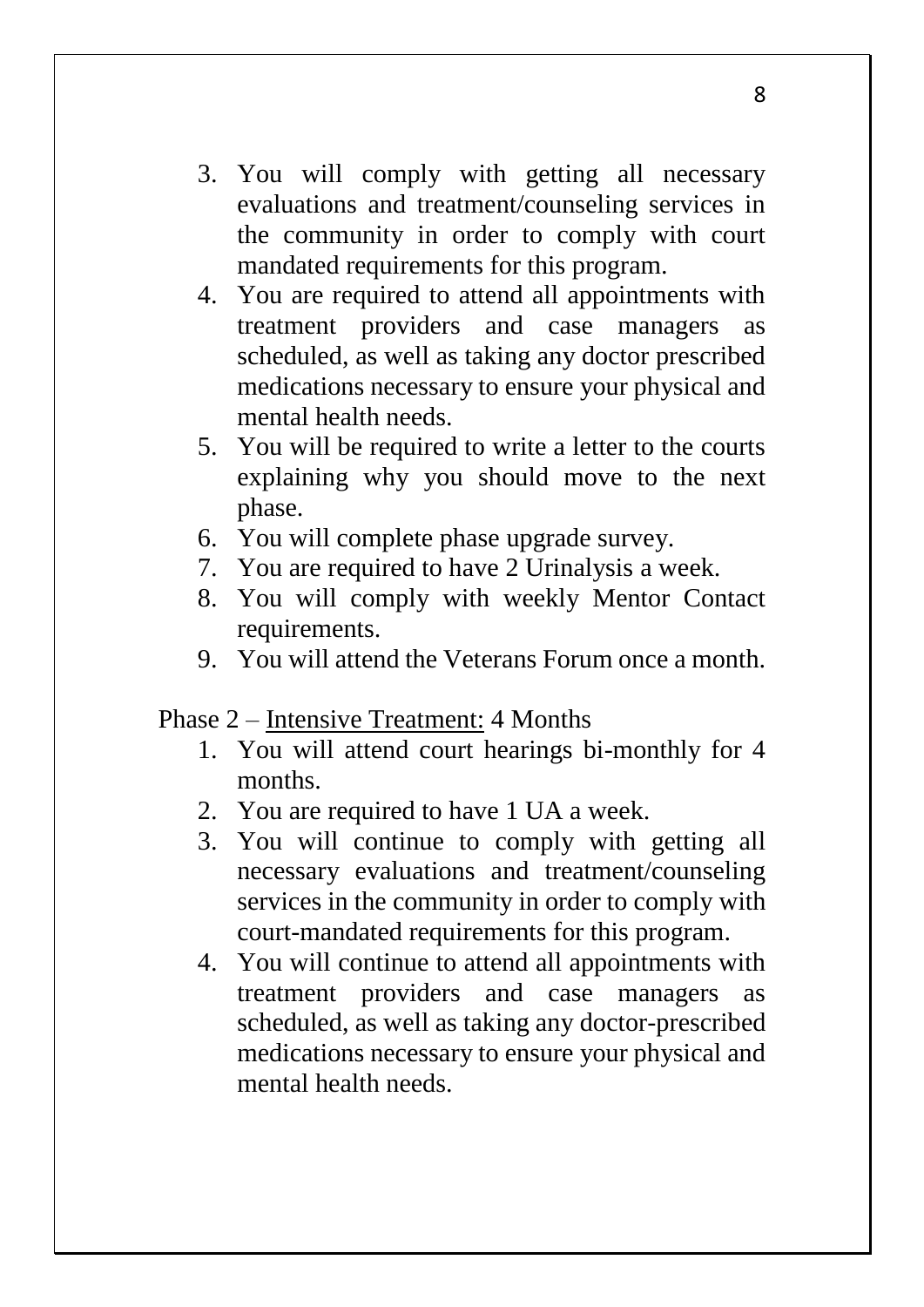- 5. You will be required to write a letter to the courts explaining why you should move to the next phase.
- 6. You will complete phase upgrade survey.
- 7. You will comply with Mentor Contact requirements.
- 8. You will attend the Veterans Forum once a month.

Phase 3 – Transition/Community Engagement: 4 Months

- 1. You will attend monthly court hearings for 4 months.
- 2. You are required to have random UA's.
- 3. You will continue to comply with getting all necessary evaluations and treatment/counseling services in the community in order to comply with court-mandated requirements for this program.
- 4. You are to continue to attend all appointments with treatment providers and case managers as scheduled, as well as taking any doctor prescribed medications necessary to ensure your physical and mental health needs.
- 5. You will be required to write a letter to the courts explaining why you should move to the next phase.
- 6. You will complete phase upgrade survey.
- 7. You will comply with Mentor Contact requirements.
- 8. You will be involved with work/school/volunteer activities or have reasonable cause for dismissal from activities.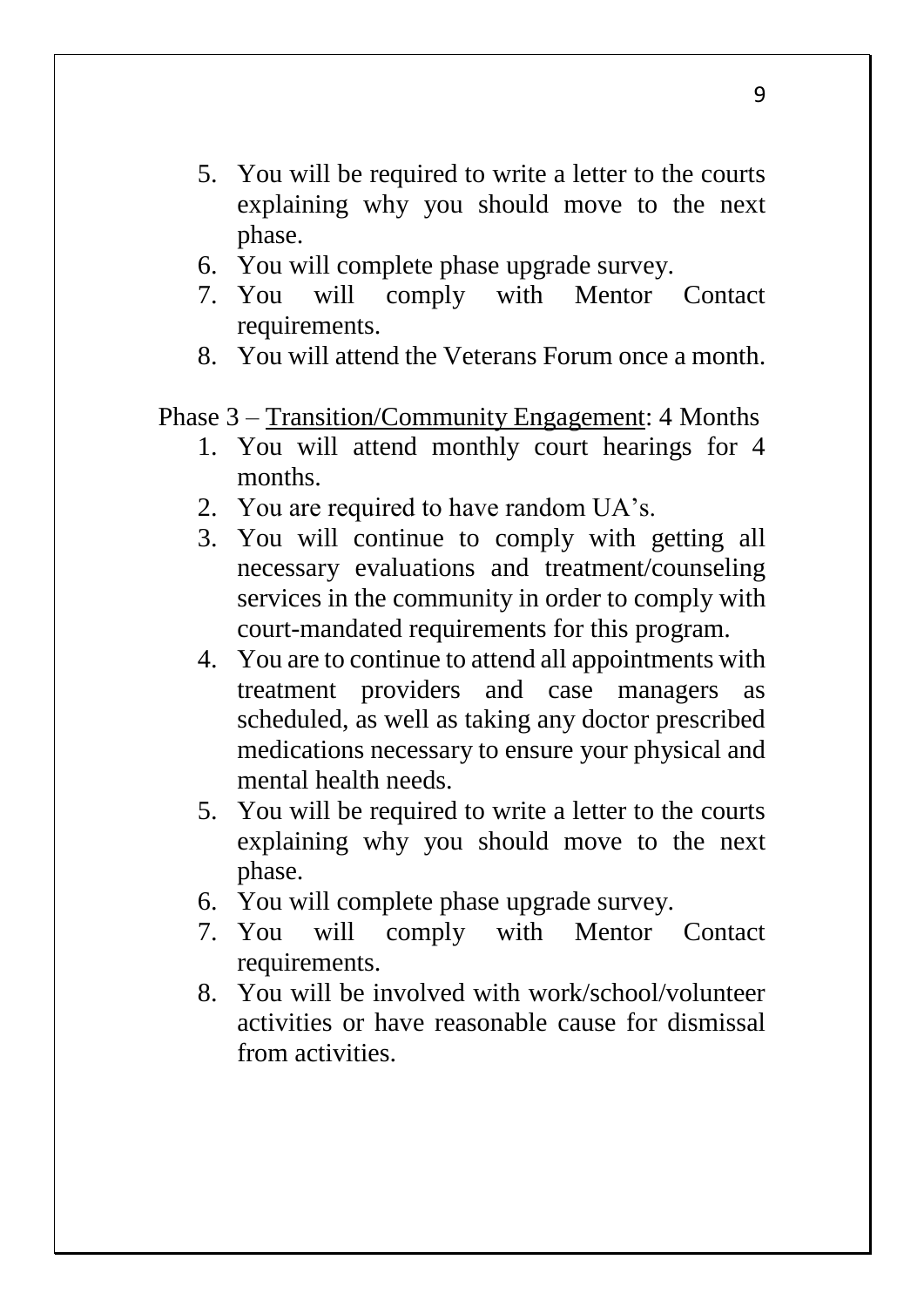Phase 4 – Maintenance/Recovery Aftercare: 2 Months – 1 year

- 1. You will attend court hearings as needed or as determined by the Veterans Court. The frequency of your attendance at these hearings may be based on your previous success in Phases 1, 2 and 3.
- 2. You will be clean and sober of drugs and alcohol with random UA's.
- 3. At this phase, you will have obtained personal and judicial success by maintaining treatment and/or counseling services and not committing any new criminal offences.
- 4. You will have maintained at least 12 months of continuous medication management and compliance with treatment.
- 5. You will be involved with work/school/volunteer activities or have reasonable cause for dismissal from activities.
- 6. You will be required to write a letter to the court describing how the court has helped you.
- 7. You will complete post graduate survey.
- 8. Court fees are to be paid off.
- 9. You have continued to have weekly Mentor contact.

#### Phase 5 – Graduation!!!

\*\*\* This program will last for approximately (1) year and can be extended in cases of relapse or until satisfactory completion of all requirements have been achieve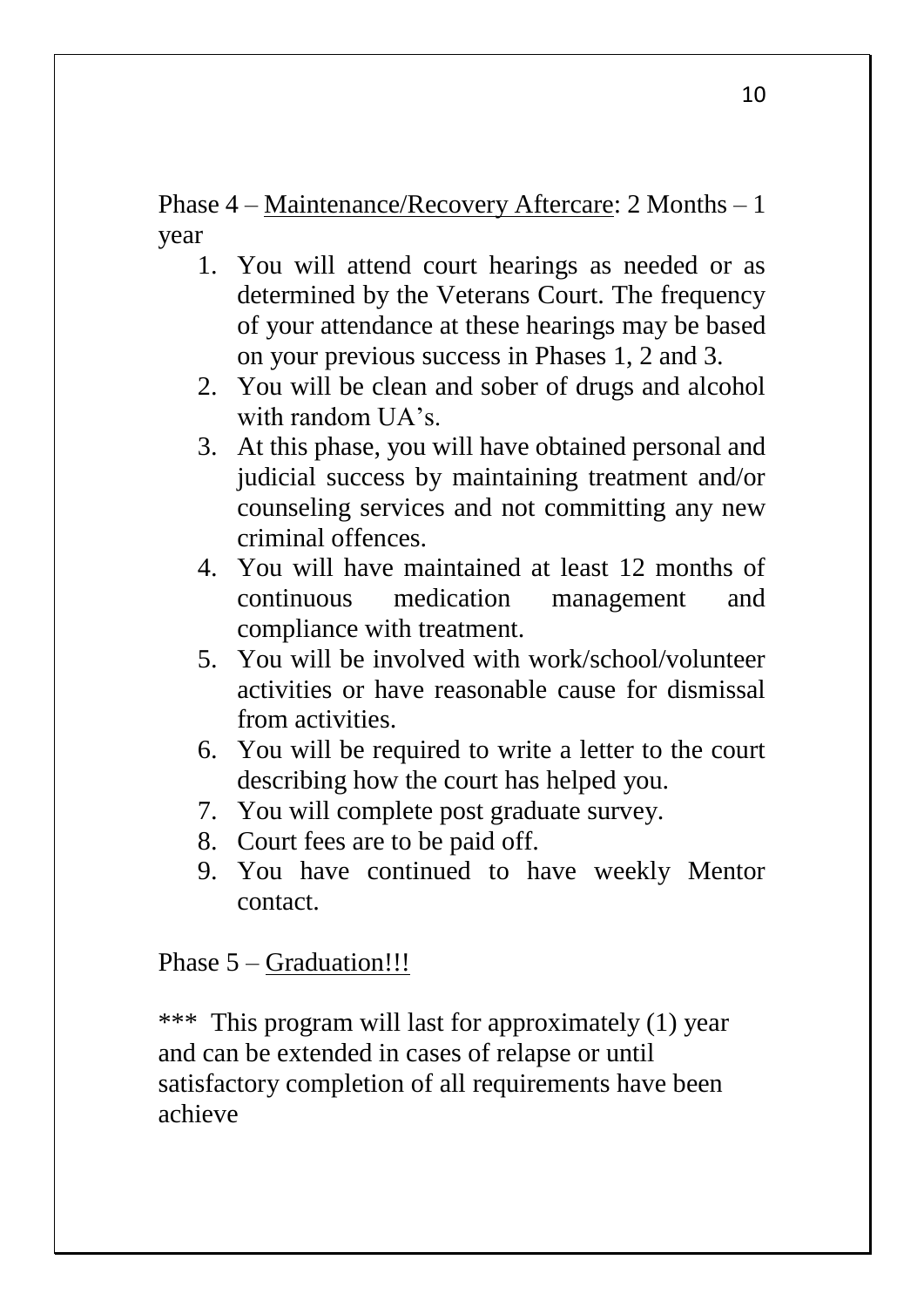#### ❖ **What are benefits of Veterans Court?**

There are three primary and several secondary benefits to the Veterans Court.

#### **Primary:**

- **1. One month of probation is reduced for every forum attended, with a maximum of 12 forums. Your probation time can be reduced to 12 months.**
- **2. Possibility of reduction and/or dismissal of charges (for those who qualify).**
- **3. Availability of the Veterans Forum resources (see page 13)**

**Secondary:**

- ➢ **Veterans Related Community Resources**
- ➢ **Therapeutic Team Approach (incarceration is used as a last resort)**
- ➢ **Camaraderie**
- ➢ **Therapeutic rather than punitive**
- ➢ **Assistance with employment, housing, VA benefits and disability**

#### ❖ **What is the Veterans Forum?**

The Spokane Veterans Forum (SVF) is a non-

profit, all volunteer program that provides

mentoring, educational, therapeutic, and life-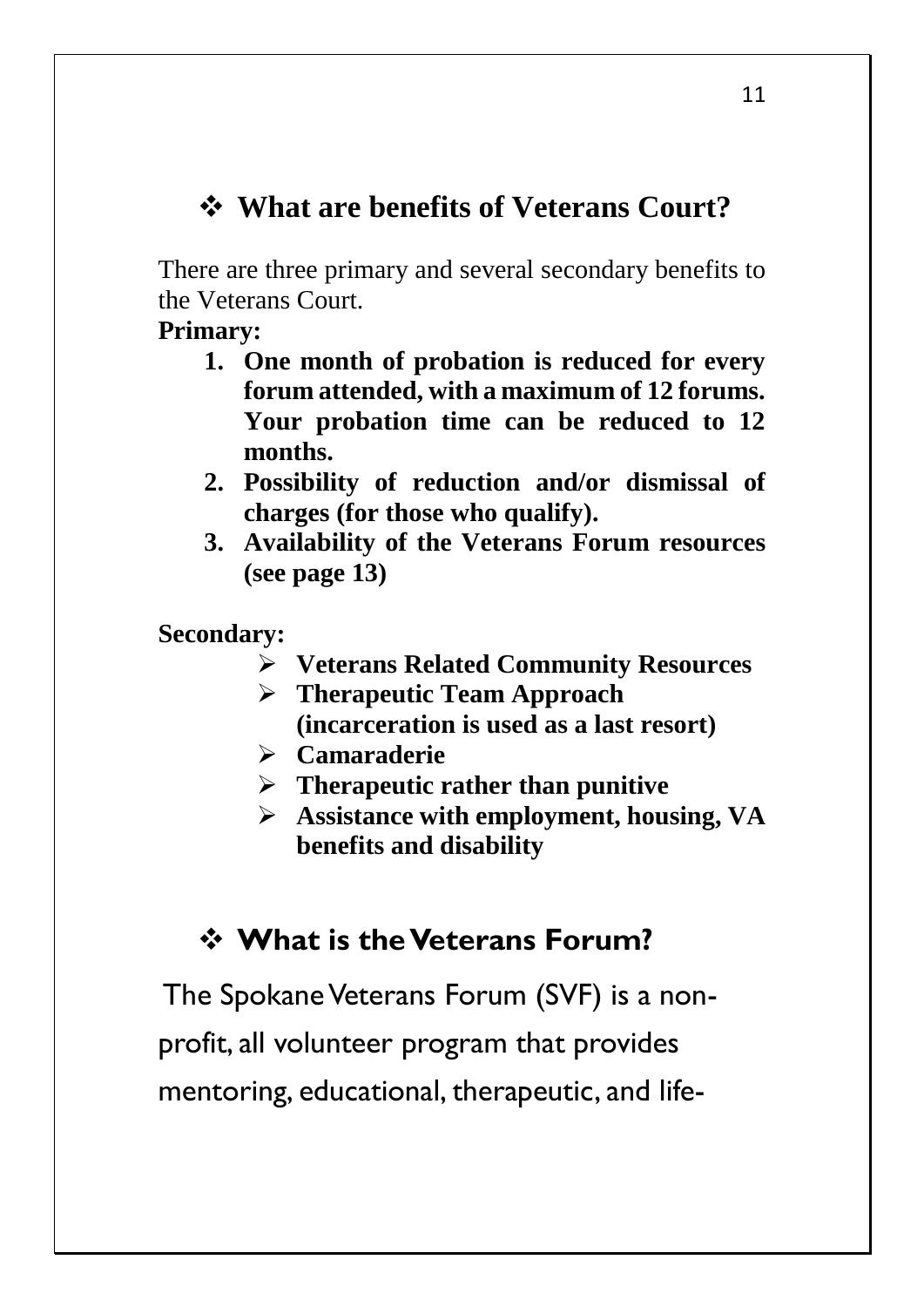enhancing services at no cost to military veterans referred from any Veterans Enhanced Therapeutic Court (VET Court). VET Court is a therapeutic court program designed to provide a non-adversarial resolution process for veterans who have committed misdemeanor offenses and are either diagnosed with Post Traumatic Stress (PTS) , Traumatic Brain Injury (TBI), Military Sexual Trauma (MST) and/or were combat veterans.

The SVF is a separate entity from the VET Court, designed to assemble and focus services in support of the veterans during their courtordered resolution process. The referred veteran is matched with a mentor, also a veteran, who provides him/her support as he/she participates in the community program.

The SVF matches and trains the volunteer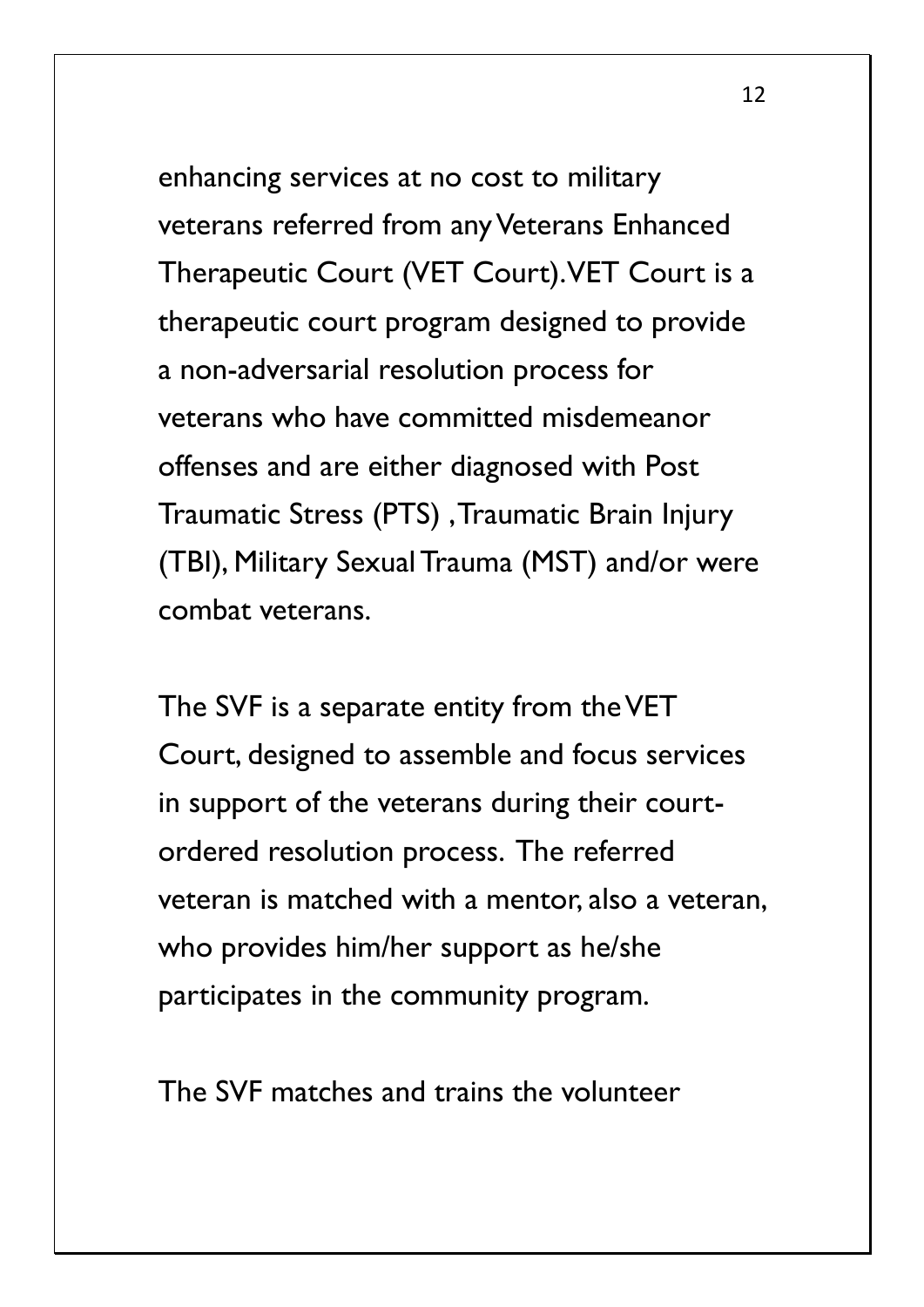veteran mentors and reports regularly to the VET Court probation officers regarding individual progress and compliance for the court-ordered treatment reviews. Veterans are required to be in contact with their mentors on a weekly basis at a minimum and to attend the formal SVF meetings held monthly where they will share a meal together, experience fellowship and camaraderie, and attend classes on therapeutic topics and life skills. The probation officers attend the forums to personally interact with the mentor and veteran participants.

SVF also provides services through partnerships with veterans groups, federal, state and local governments, local businesses and non-profits in the Inland Northwest.

#### ❖ **Forum Etiquette**

Your attendance at the forum should be treated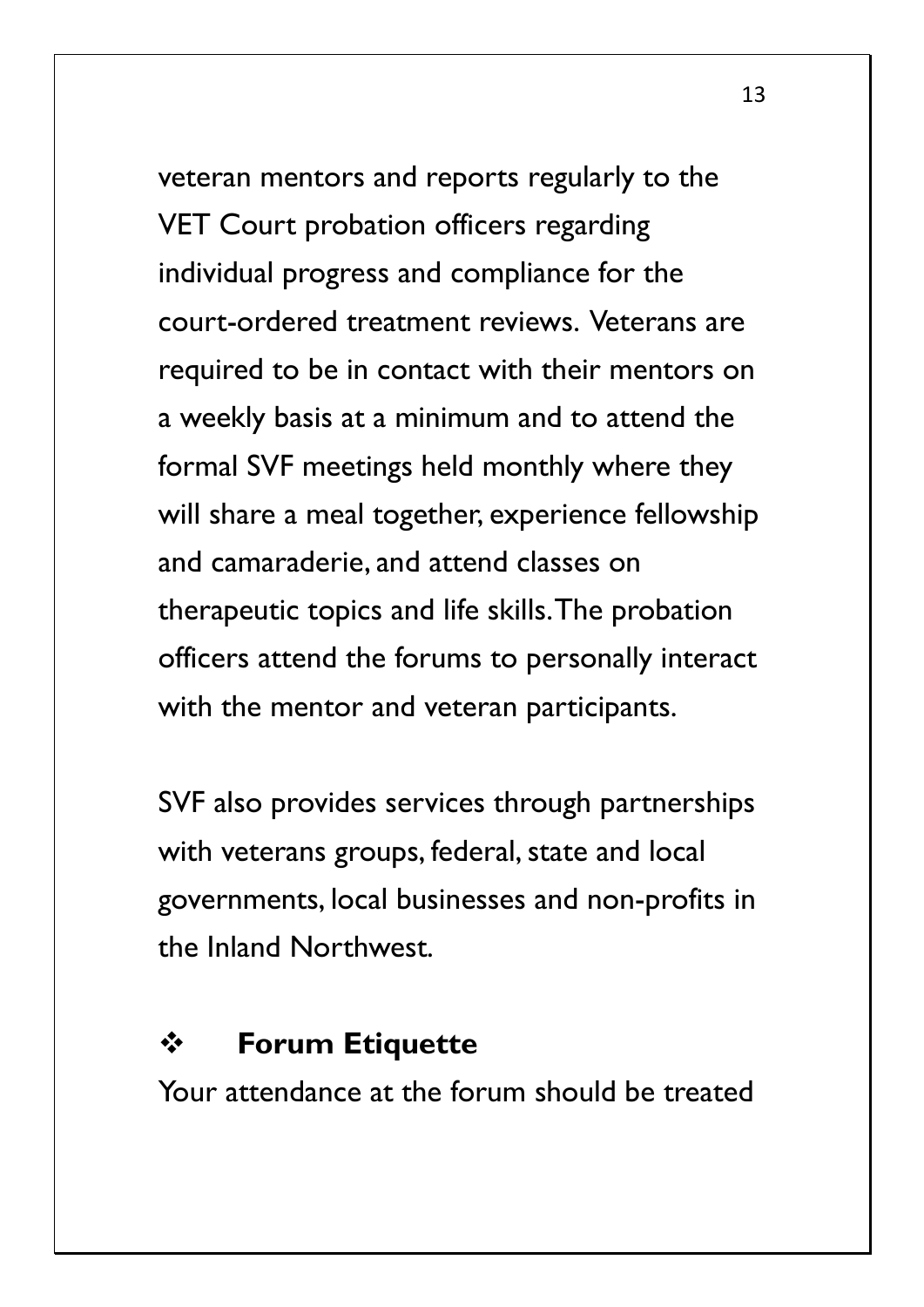the same as court (See pgs. 23-25) except for eating and drinking which is allowed at the forum. Remember, all forum staff and mentors are there voluntarily and in support of YOUR success. Treat staff, mentors, and the facilities with respect or you will be asked to leave. If asked to leave the forum, you must have the judge's approval before you are allowed to return. You will NOT receive credit for attendance at the forum if you are asked to leave. In order to receive credit for attending the Forum, you must stay the entire time.

# **II. Frequently asked questions**

❖**What if I relapse?**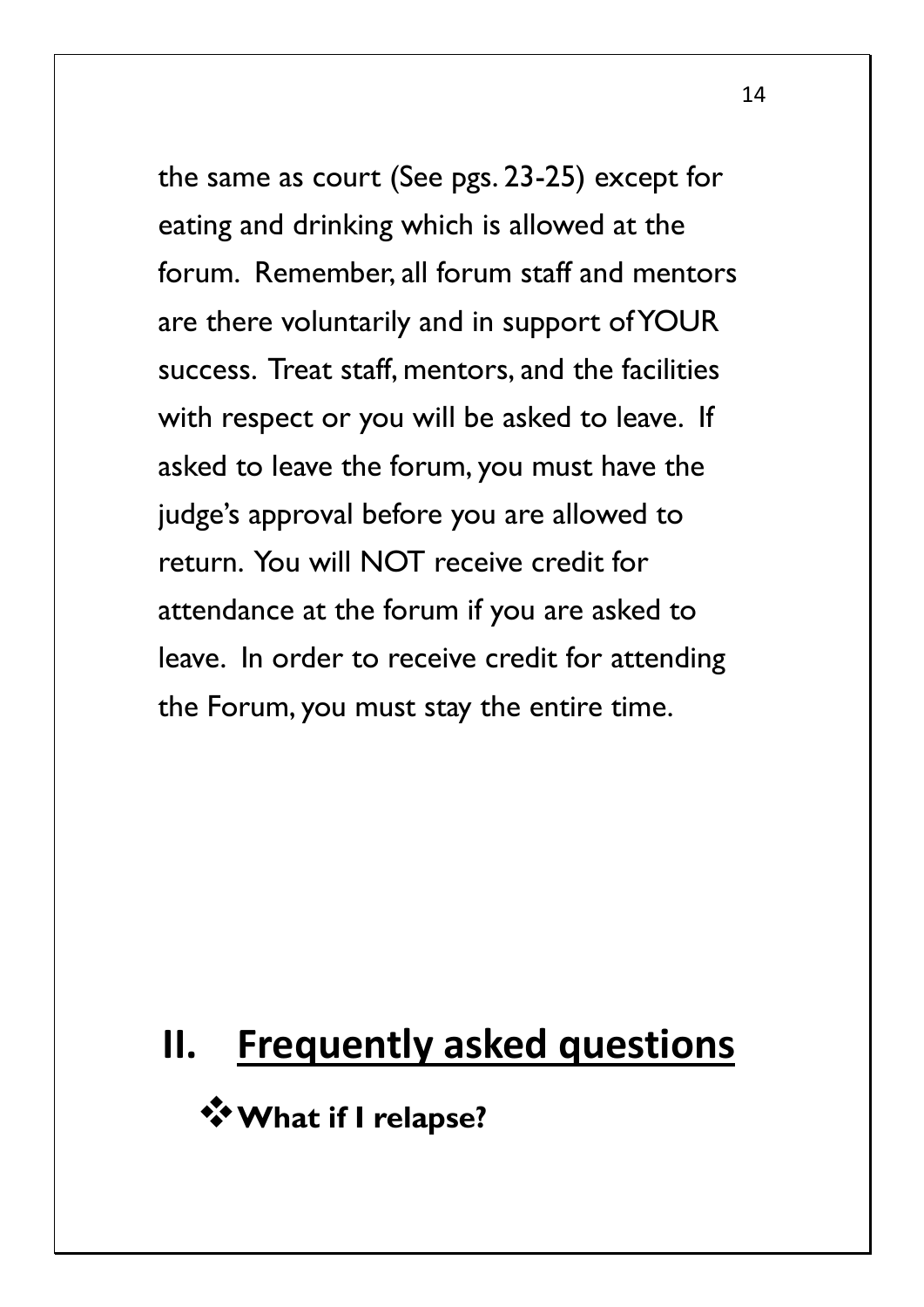Veteran's court does not allow the use of any alcohol, marijuana, or drugs unless prescribed by a physician. The court also understands that relapse is a part of the recovery process. Traditional court systems have placed an emphasis on using incarceration as an immediate sanction for relapse. Veterans court uses incarceration as a last resort unless you are dishonest or do not self-report a relapse. Selfreporting a relapse does not mean that you admit to using when questioned; self-reporting is contacting your probation officer before he/she get the information from another source. The severity of a sanction for a relapse all depends on your honesty to the court. If you lie or hide use and are caught, harsher sanctions may be imposed.

#### ❖ **Team Response to Violations**

In the event of a violation, a hearing will be held where all pertinent information will be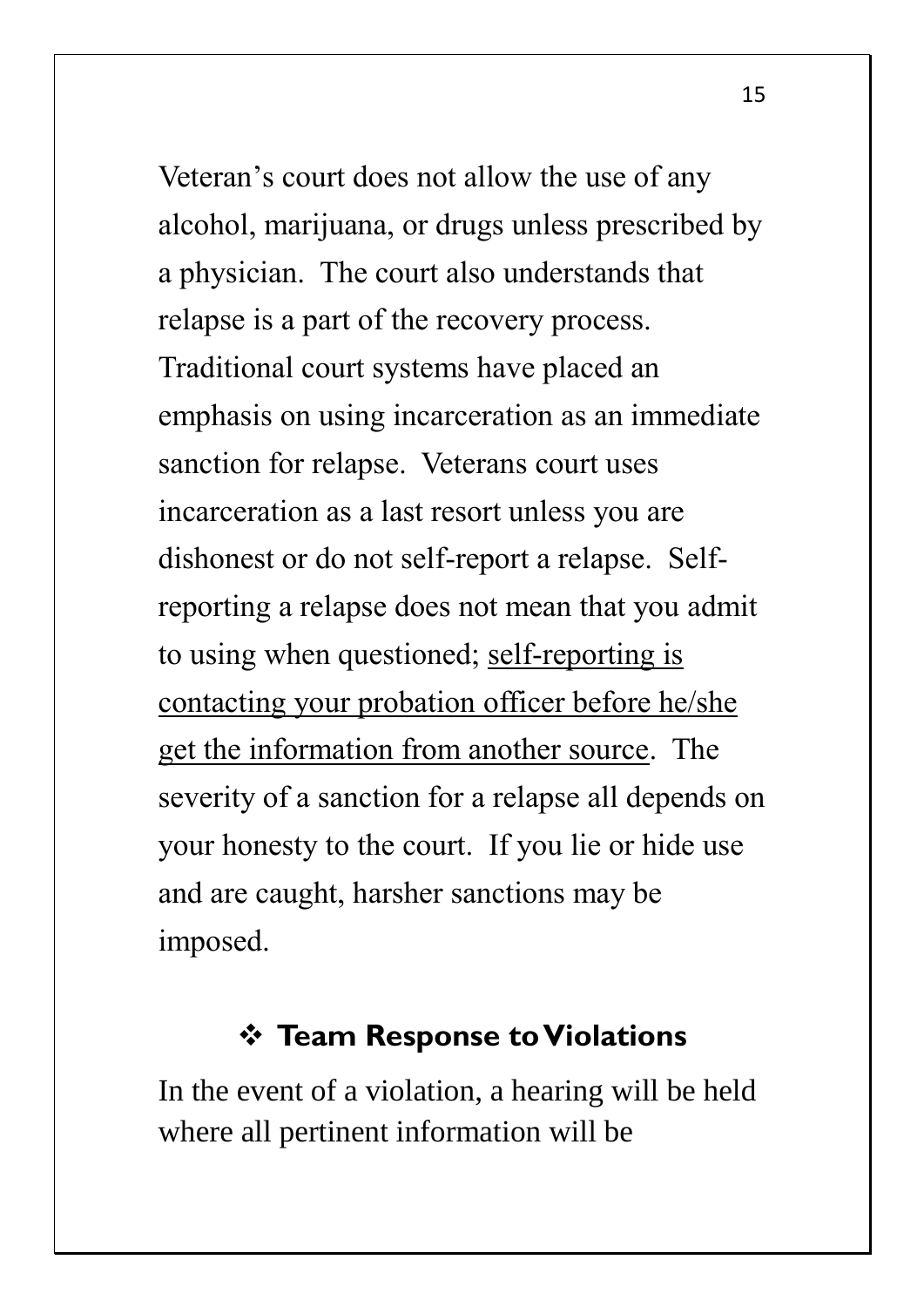presented. You will have an opportunity to present your version of the alleged events and the judge will make a determination if the violation did or did not occur and will impose sanctions if deemed necessary.

#### ❖ **What sanctions are given?**

If you do not comply with your treatment program, miss mandatory meetings, receive new criminal charges, fail to take biological tests as scheduled, Court hearings, Probation appointments, relapse, or violate any other terms of your individual supervision plan, the judge will sanction your actions. Possible sanctions include:

- Admonishment
- Extended or loss of phase time
- Increased treatment requirements
- GPS/Electronic Home monitoring
- Community Service
- Jail time

#### ❖ **How do alcohol / drug screens work?**

If you are in treatment, the agency can require you to test at any time. Your probation officer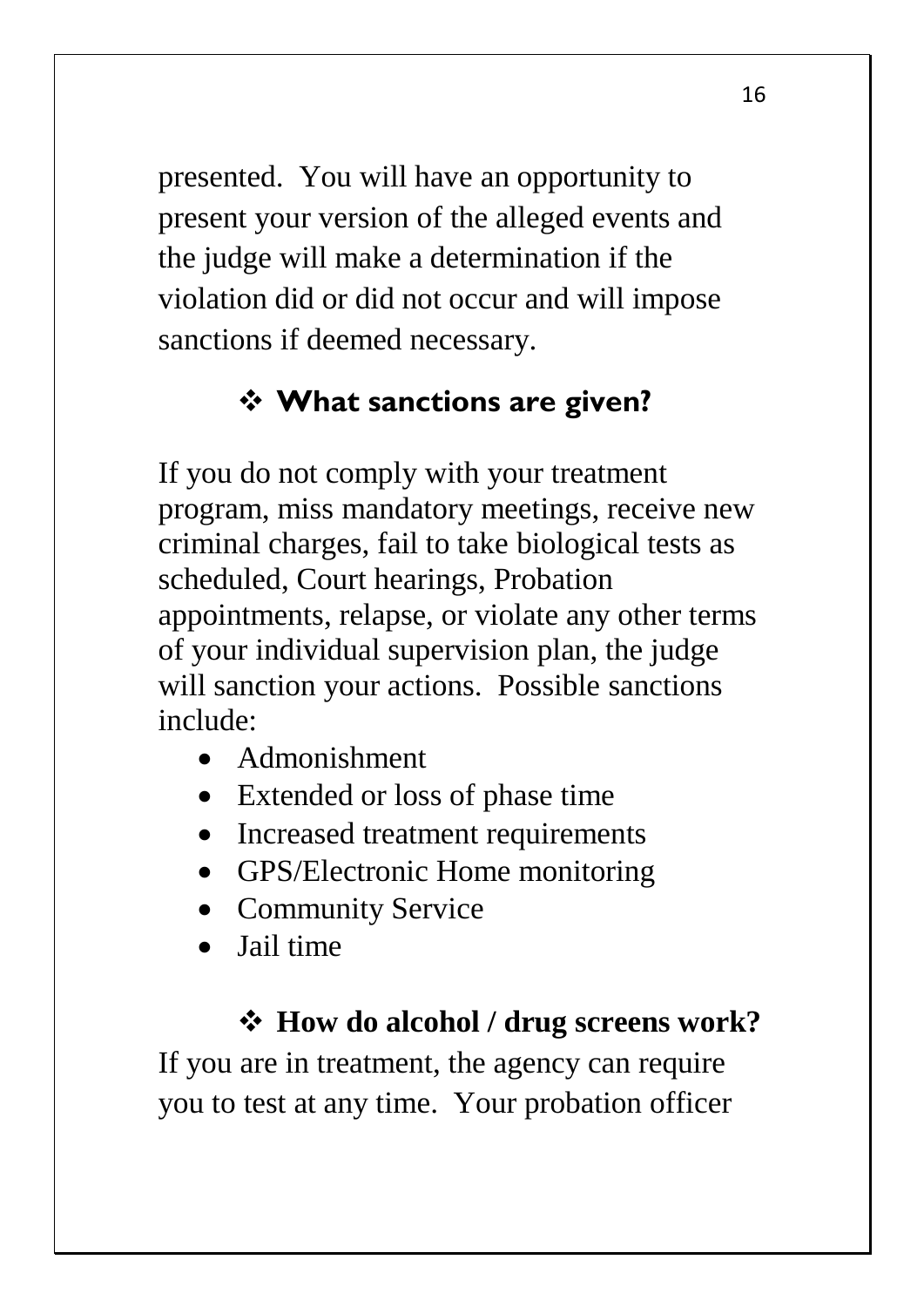can also require you to test at his/her discretion regardless of your charge. Any refusal or missed test will be considered a violation and a letter will be sent to the court for non-compliance. You may be required to submit to any of the following: Urinary Analysis, Blood Analysis, Portable Breath Test, or electronic monitoring.

**While participating in VET court, you may not consume any alcohol, marijuana, or other illegal drugs at any time for any reason**. Be very careful not to ingest any other substance containing alcohol, illegal drugs or nonprescribed drugs that may show positive results if tested. If you are unsure if a product will cause you to test positive for substances, it is your responsibility to contact the probation officer for approval.

#### ❖ **What if I have a serious medical condition?**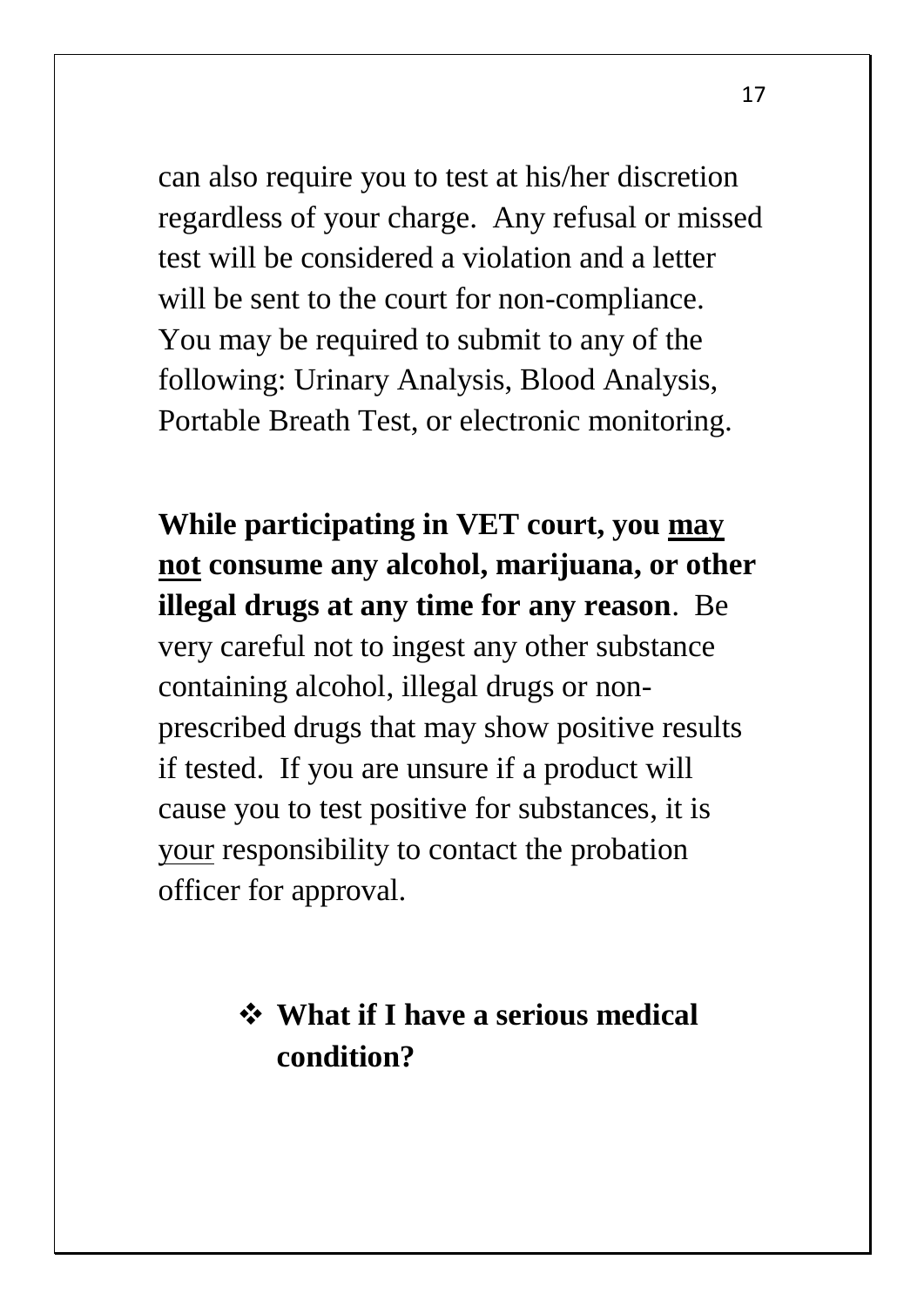In general, if you have a serious medical condition you will not be excluded from VET Court. You must be willing to **fully** disclose your condition and medical care to the treatment providers and VET Court team. If you are taking medication for your condition, you must continue to do so according to your primary care physician's directions. Although we can be flexible and work around your condition, you must be able to engage in and complete treatment and forum attendance. You **must** provide a copy of all prescriptions to your PO and **must** advise the team of any changes in your medications.

#### ❖ **Can I use prescription medications?**

As a general rule, VET Court participants are expected to be drug-free. If your doctor prescribes mind-altering medication, it must be reviewed by probation staff and may be monitored for misuse. You will then sign a release of information between the prescribing doctor and Probation in order to verify your prescription.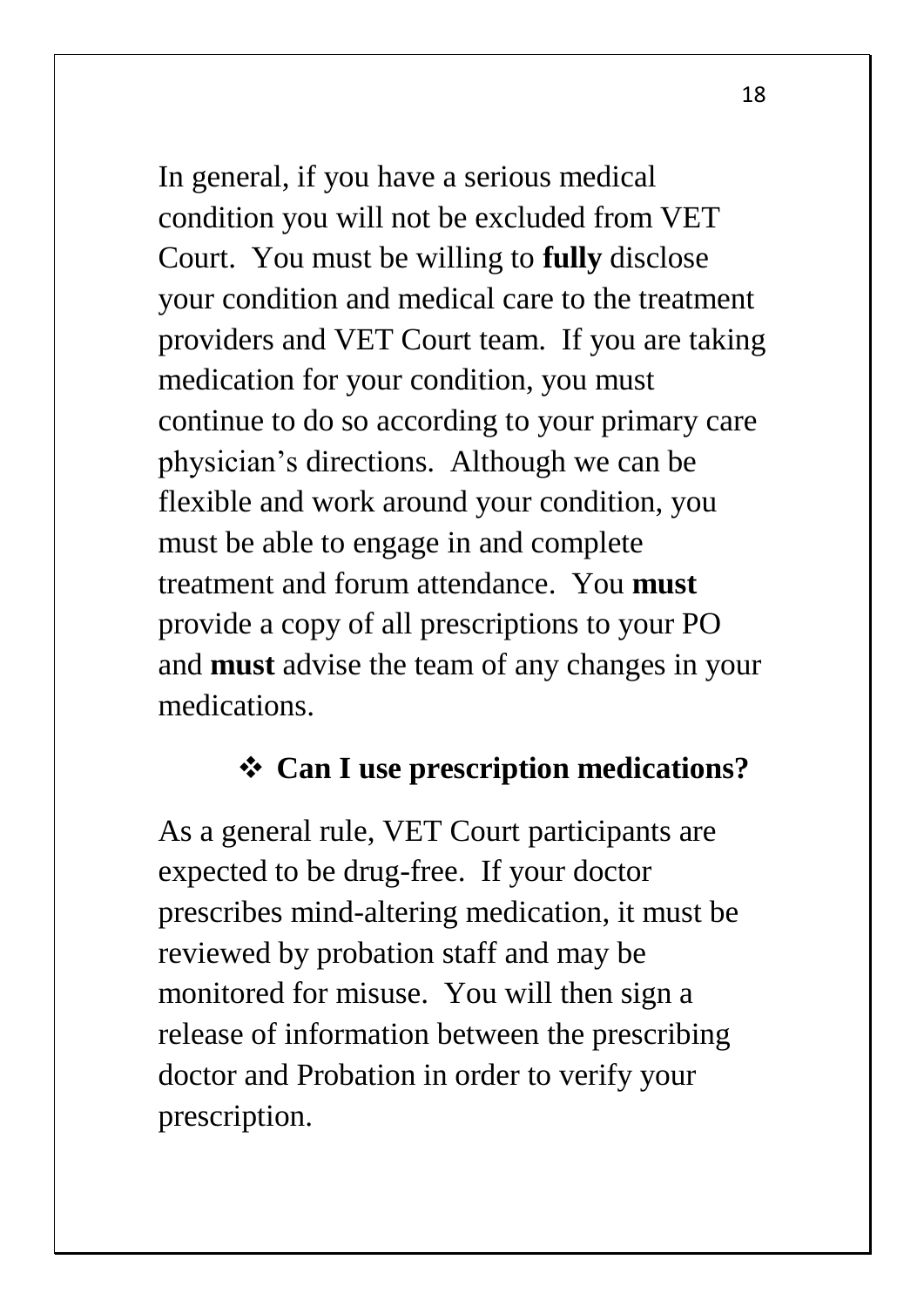#### ❖ **What if I need to move, change roommates, or get a new job?**

You must notify your probation officer **before** you move to a new address or change your phone number.

You must notify Probation immediately if you get a new job, quit, get laid off or fired.

After notifying Probation, you should also notify your mentor.

## ❖ **What if I want to travel outside of Spokane County?**

If you need to travel outside Spokane County, you must first contact your probation officer to request permission to leave. If it is a day trip, your request is usually approved, as long as there is advanced notice. If it is an overnight trip you will need court permission and a trip permit from your PO. You may be required to submit to an alcohol/drug test upon return.

## ❖ **What if I have contact with Law Enforcement?**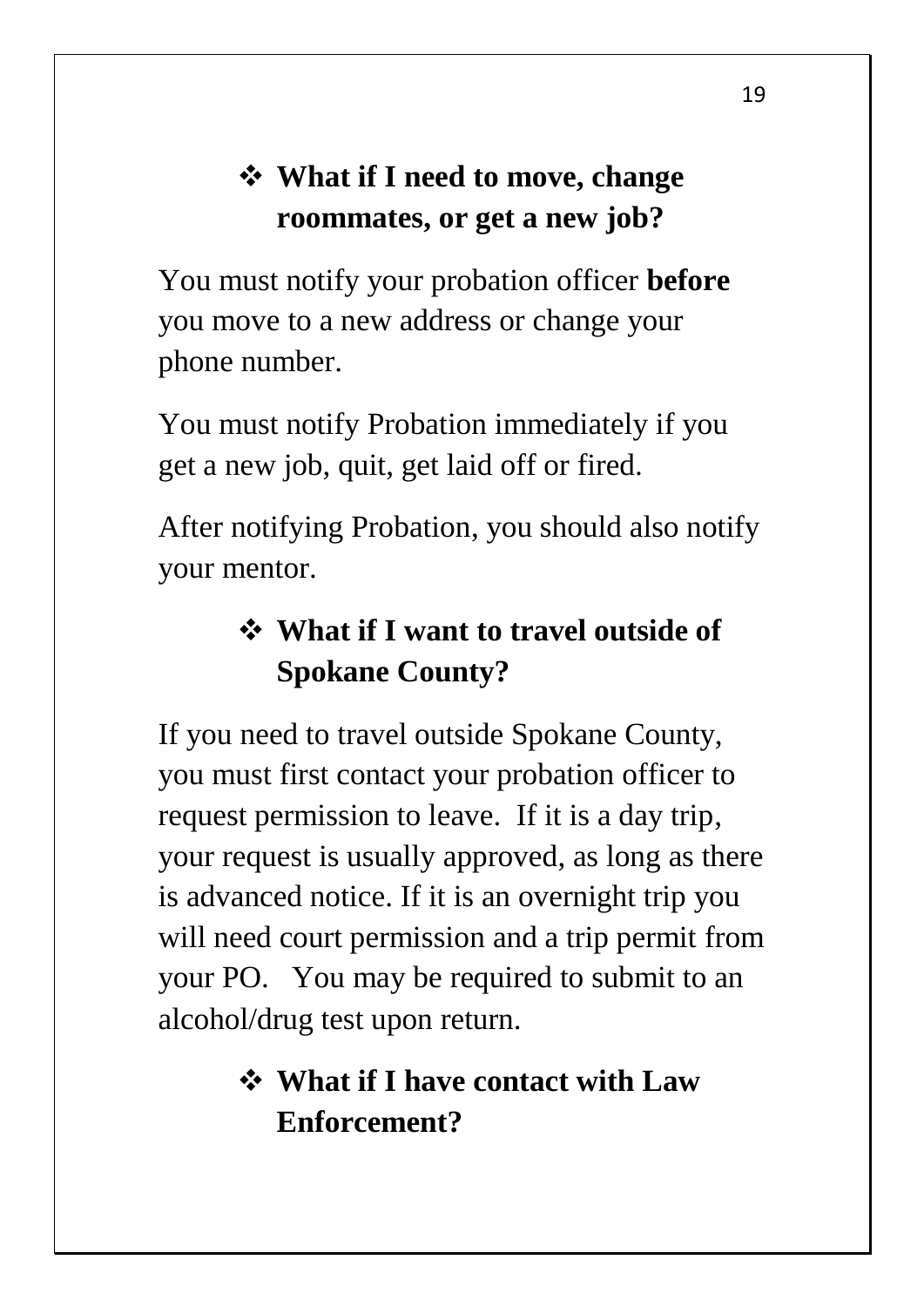#### **You must report all police contact to your probation officer within 48 hours of contact.**

Police contact includes any situation in which police officers have asked you for your name. It includes new arrests and citations. It also includes situations in which you may be a witness to an accident or a crime, or occasions in which you have called the police. Police contact also includes instances where the police would want to talk to you, even if you fled the scene or were otherwise unavailable to speak with police.

If you learn that you have a warrant or are the subject of an investigation, or if you are sought as a witness, you must report that to your probation officer.

If you receive a subpoena or a restraining order, or are a party to a lawsuit, you must report that to your probation officer.

# **III. RULES AND RESPONSIBILITIES**

❖ **CONFIDENTIALITY**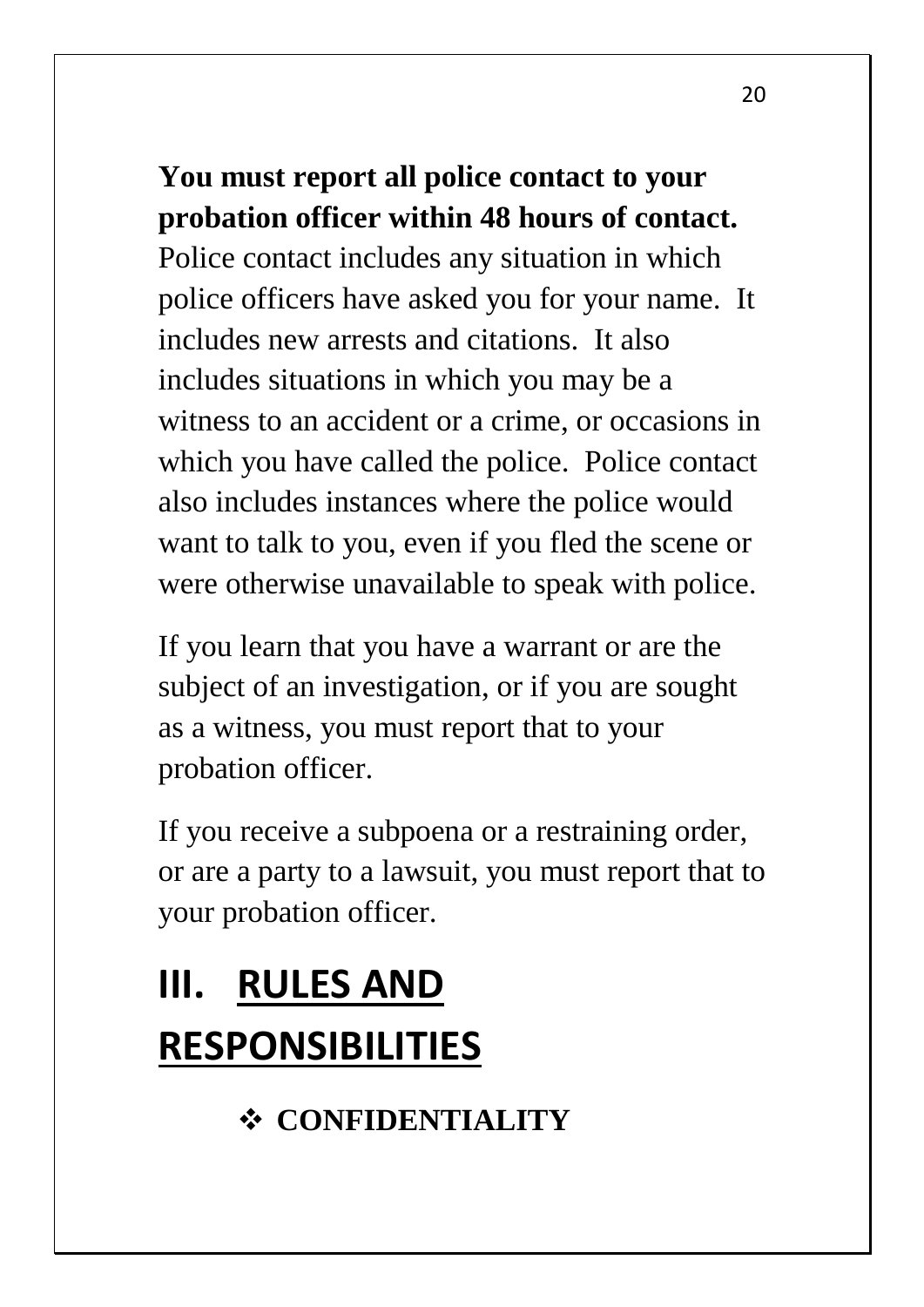You are required to sign a release of information which allows probation to give information to the VET Court Team, which includes the Judge, prosecuting attorney, public defender, court coordinator, probation officer, VA staff, Forum staff, and mentor. Your privacy is respected and the Team will make every effort to protect your identity.

Confidentiality is also essential to maintain the integrity of group therapy sessions. Nothing that is discussed within the confines of those meetings will leave those meetings. No information pertaining to another client should be discussed outside of the group. This confidentiality applies to things said in the courtroom as well.

#### ❖ **FINANCIAL OBLIGATIONS**

Unless you can pay off all fines and fees within 30 business days of your arraignment, all court payments are to be paid through PAR Acceptance Corp and. Information regarding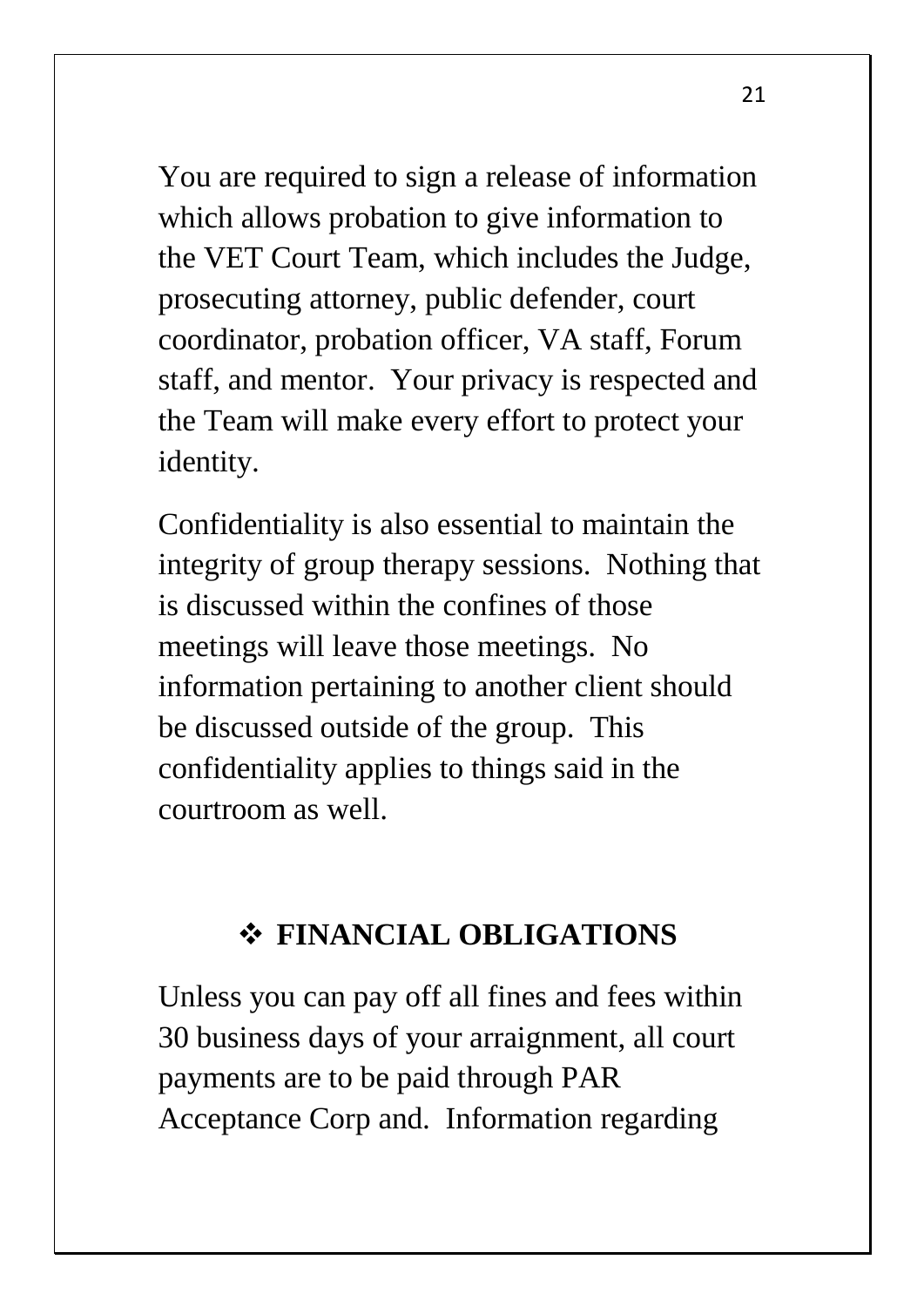your payments may be obtained from the court clerks.

If your charge involved a property crime, you are required to pay the restitution that is owed to the victims of the crime. The amount of restitution, if any, will be determined at your sentencing. You must make regular payments on your restitution in accordance with the court order.

#### ❖ **COURT ATTENDANCE**

Attendance in court is ABSOLUTELY mandatory on the dates you are ordered to appear by the judge. You must arrive at court at least 5 minutes before the docket begins, and remain in the courtroom until after the docket is complete. The only exception to court attendance is if your probation officer has waived your presence and you must have an appropriate reason for this.

**If you are not present in court on the required days, a bench warrant will be issued**. It is then your responsibility to get the warrant quashed or turn yourself in. *If this does not happen, you*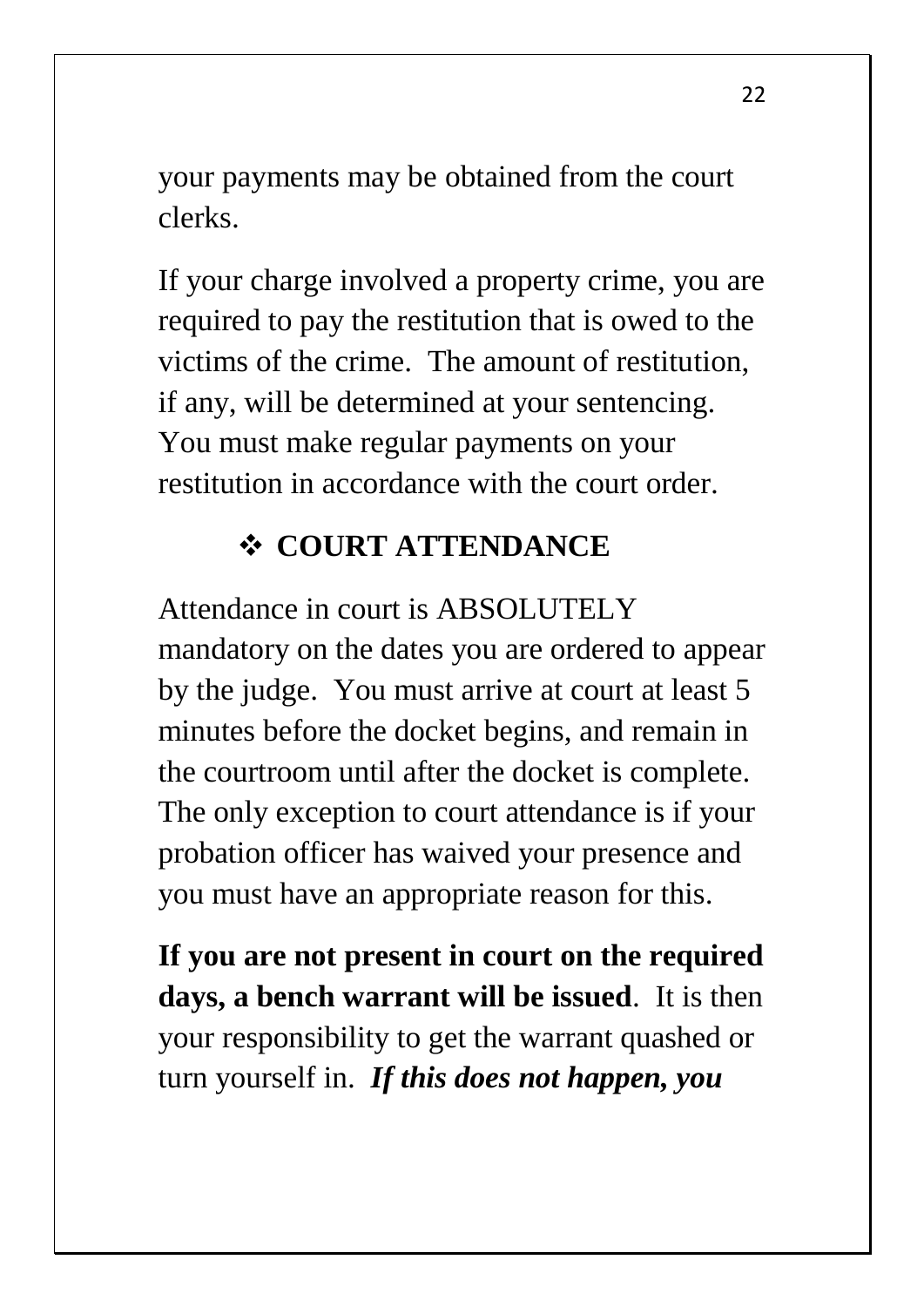*will be arrested and remain in jail until your next VET Court appearance.*

#### ❖ **COURTROOM BEHAVIOR**

You are expected to maintain appropriate behavior at all times in the courtroom and courthouse. This includes:

- No talking while court is in session
- No eating or drinking in the courtroom
- No smoking in the courthouse
- No chewing gum
- Be on time and do not leave the courtroom during the hearing except to use the restroom
- **Turn off cell phones or they will be confiscated**
- Appropriate dress is necessary; Button up collared shirts are required, if you do not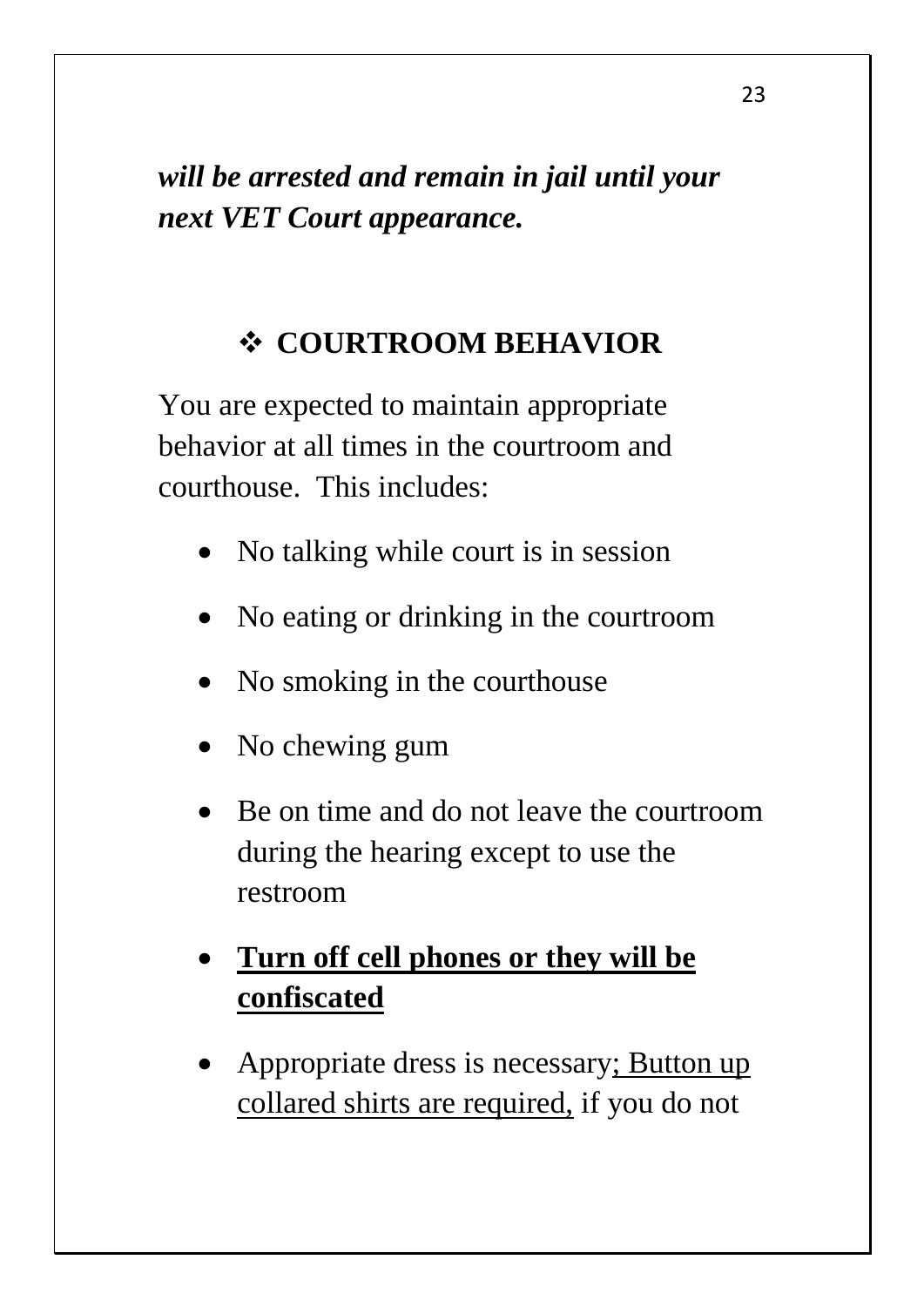have one, the court will provide one for you to borrow. Shirt is to be returned to the probation officer after court has adjourned. The following clothing items are not allowed: Sunglasses, hats, provocative clothing, shorts, or any clothing you feel may offend someone else in the court room.

# **IV. GRADUATION**

You will be eligible for graduation once you have completed all 5 phases as outlined above. The time-frame varies according to your performance and will be determined by the VET Court Team. Your family, friends, employers, counselors and sponsor are welcome to come to court and share in this joyous and life-affirming occasion. There will be a graduation ceremony in which you will receive a certificate demonstrating your completion of VET Court. You and your mentor will also receive recognition after you read your letter at the SVF.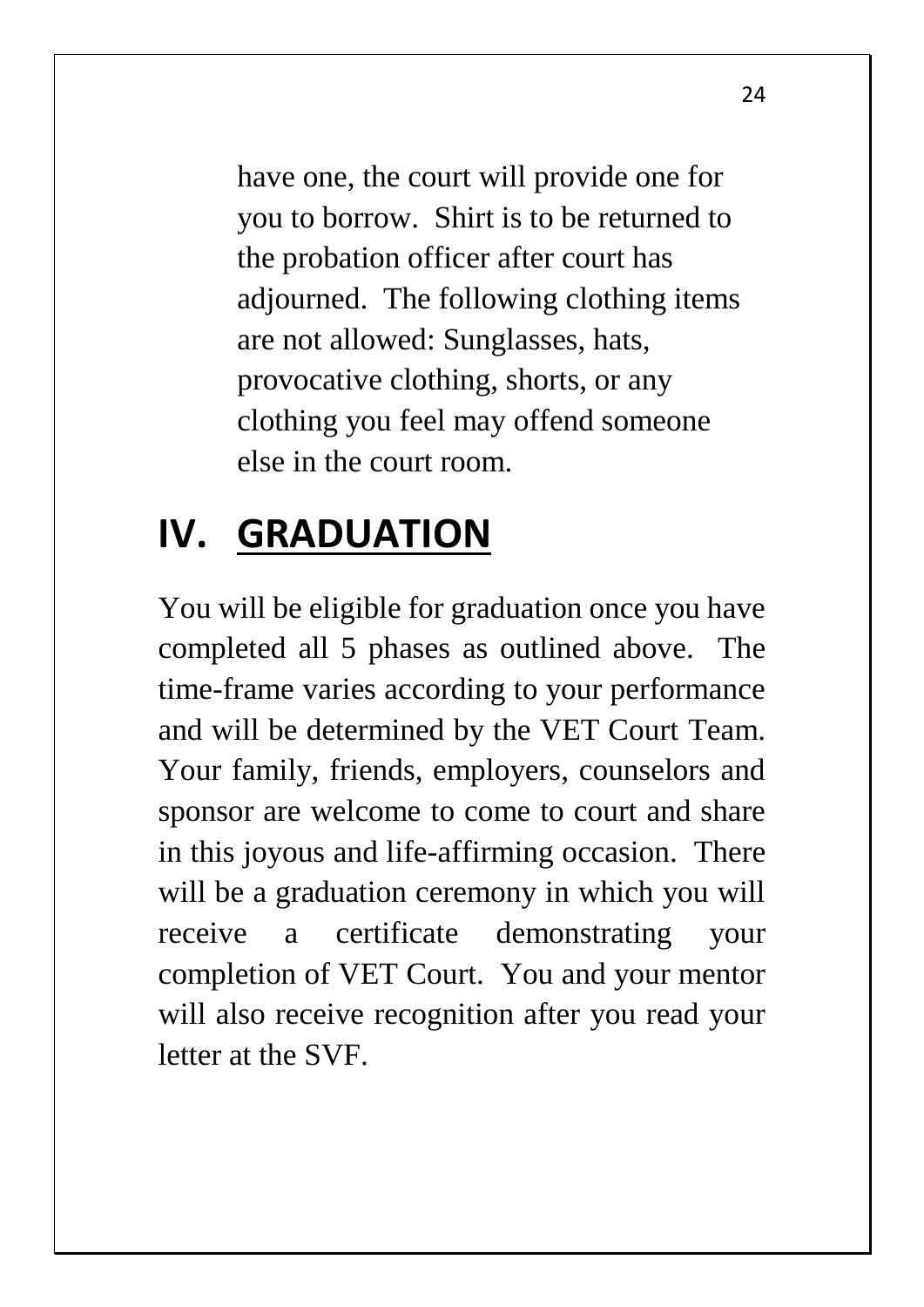| <b>Notes:</b> |  |
|---------------|--|
|---------------|--|

## **Back ground......**

US Army, active duty, M1A1 tank crewman. Reserves, combat engineer and went into the Drill Sergeant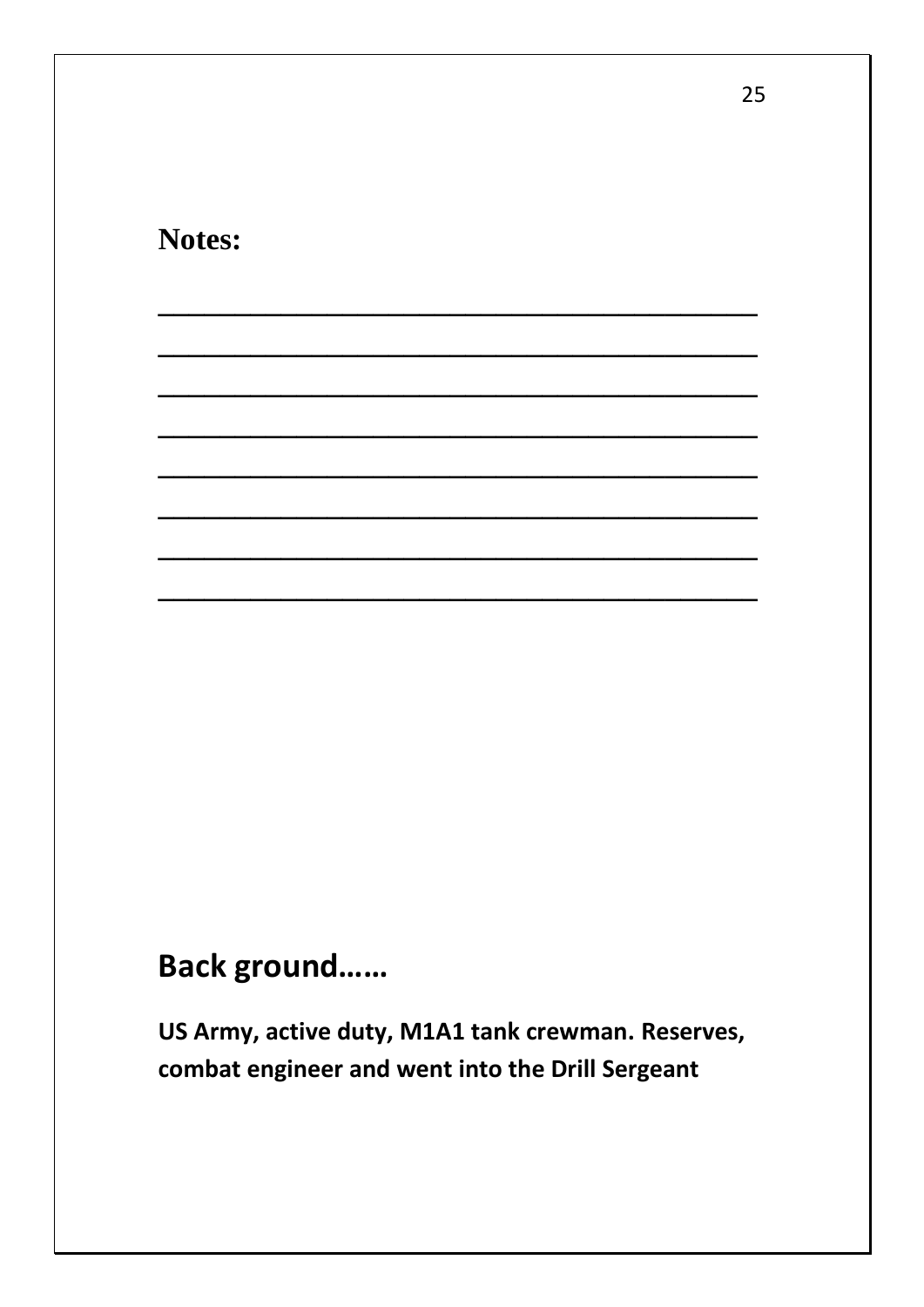**school. Participated in Desert Storm with the 1st Infantry Division.** 

**I ride with and have been a longtime member of the Combat Vet Riders, holding officer positions including president.**

#### **Experiences……**

**I had joined the military before graduating high school, I was on a bad path and the recruiter said they would feed me well in the Army, I was hooked. When leaving the military I was disenchanted, wanting to forget and leave that chapter behind. The civilian world was a very different place when I came back to it, people's concerns were trivial, they were consumed with small things while I carried anger, ferocity and demons inside, it was easier to put on camouflage and blend in with the herd than even try to talk to someone. In time I learned that chapter in my life never gets erased, never goes away, the camaraderie, the brotherhood and simple understanding was missing. It was time to come back to where I came from and help others that also feel alone in a world that doesn't get it. We are not alone as we feel, there are many just like us.**

**Why I became a mentor……**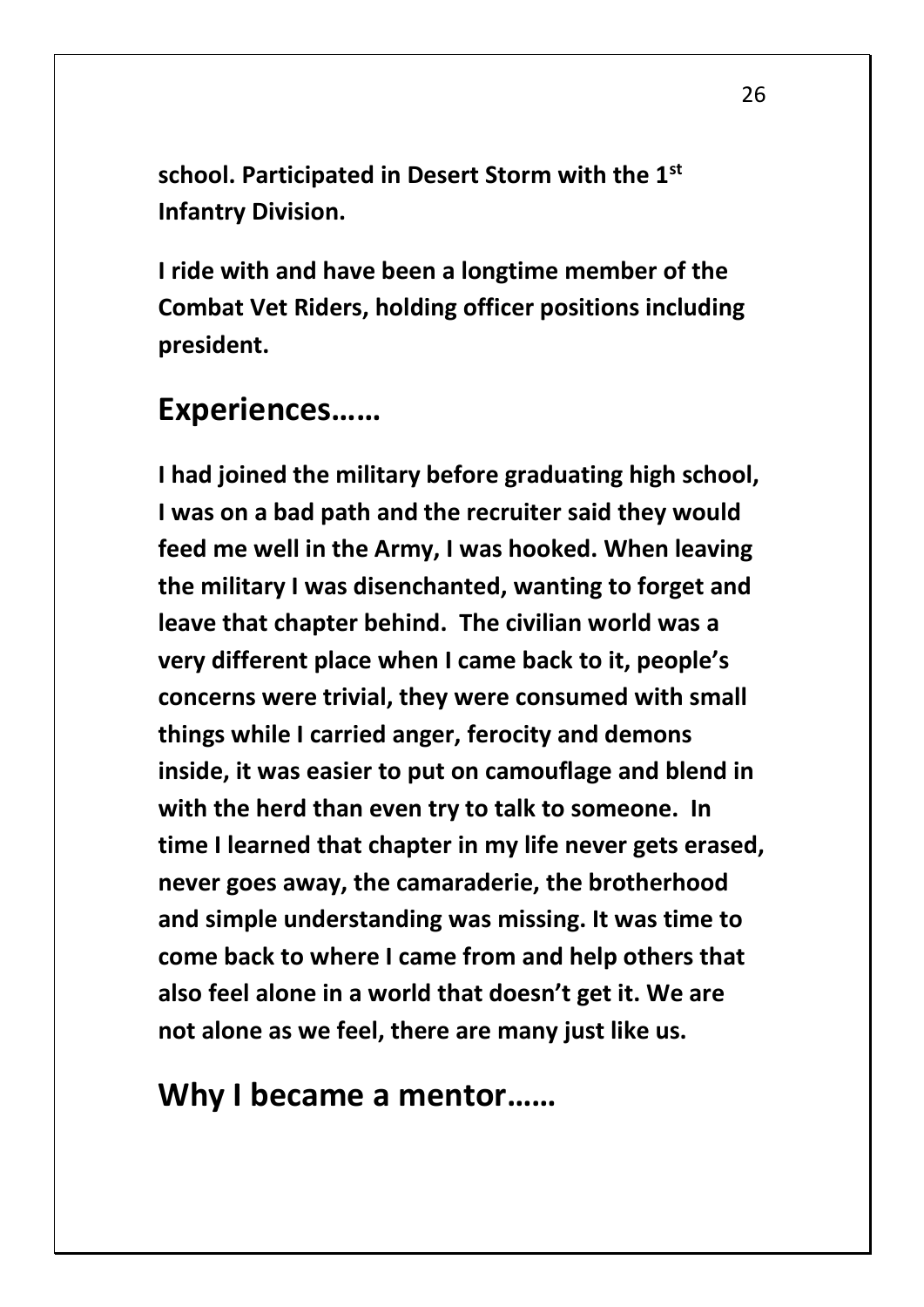**Having been down the same road as so many that are coming back home, I know the hazards, the problems, the feeling of isolation. Having brushes with the law myself, it's very easy to sympathize with the hard adjustment and defiant attitude towards a system that seems uncaring to your situation. It's very easy to find yourself in a hole only to find yourself digging deeper without an end in sight. I know this because I have stood before these very same judges and probation officers without help.** 

**Another issue that is heartbreaking is the sheer amount of warriors coming home from battle to lose a war within themselves, self-destructing and becoming a statistic. This is not a fitting end to the lives of those that gave so much for their country. If there was a way to help just one it would be worth it.** 

**Hearing about the Vets Court program it was easy to become enthusiastic about being involved. This program has proven to be helpful for so many, the veteran in trouble, the tax payers, the families and especially myself.**

**The mentor's role through the process in my opinion…..**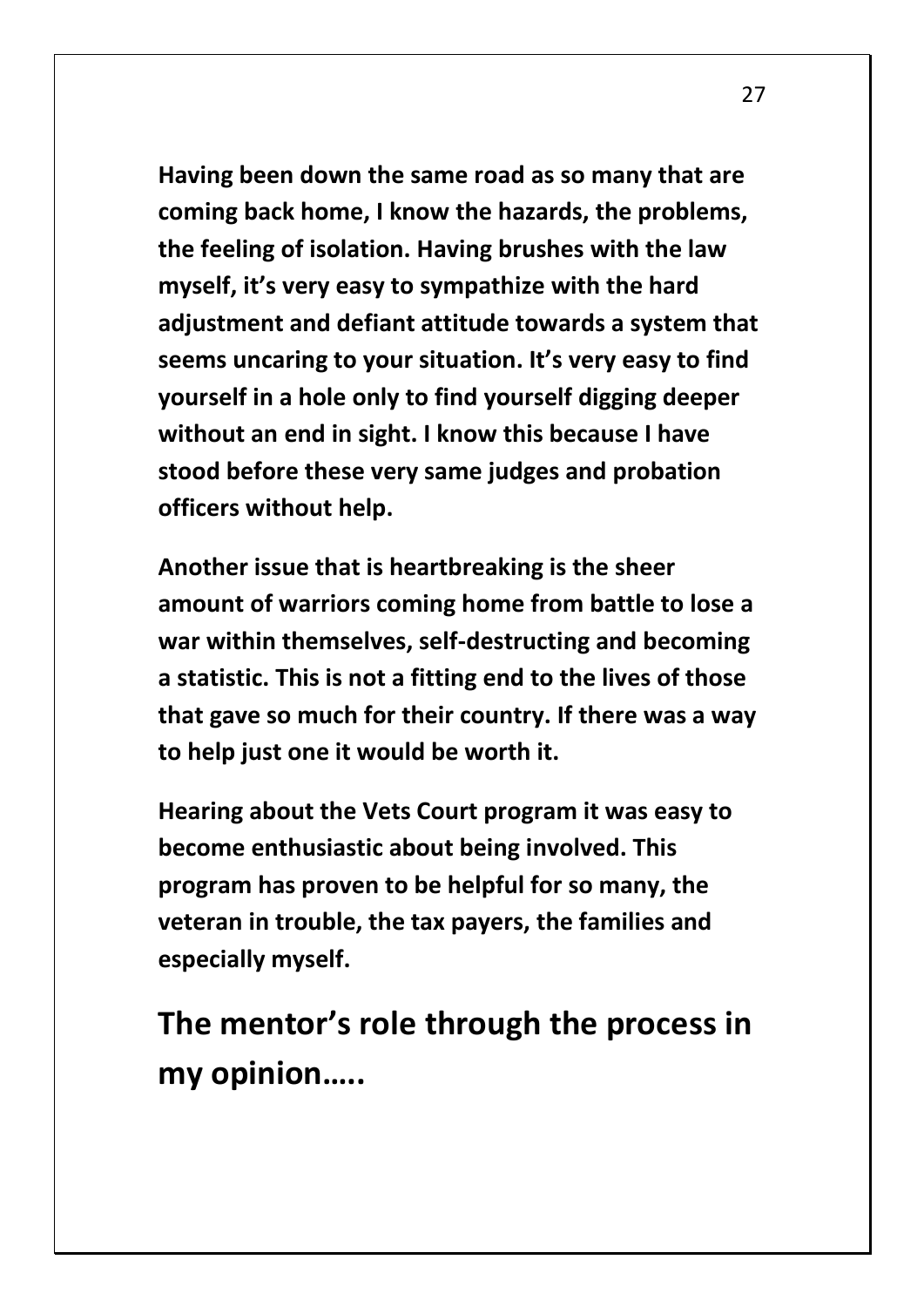**Mentors are not cops, judges, juries, probation officers or executioners. The mentor's role is to act as a coach, a cheerleader, a friendly voice of reason, a soft shoulder to talk with, or a firm shoulder when you need that motivation. We extend our hand and will be involved in your lives, to what degree you decide, we can talk every day or once a week, whatever you need from us. We are there to point you in the right directions when the system becomes an overwhelming maze. This is not about you or me, it's about us as a team, battles, working one step at a time to succeed together. We won't do more work than you to get you to success but can promise this, we will not fail you and I can safely speak for the judges, the probation officers and everyone else involved in the program when I say that we all want nothing more than for you to succeed.** 

**This becomes bigger than a simple obligation or contract for either of us, this can become a journey where lifelong bonds are formed. Many years from now you can rest assured that someone has your back, you can call on us for anything and we will be there, it's as simple as that. Marshall Cockrill**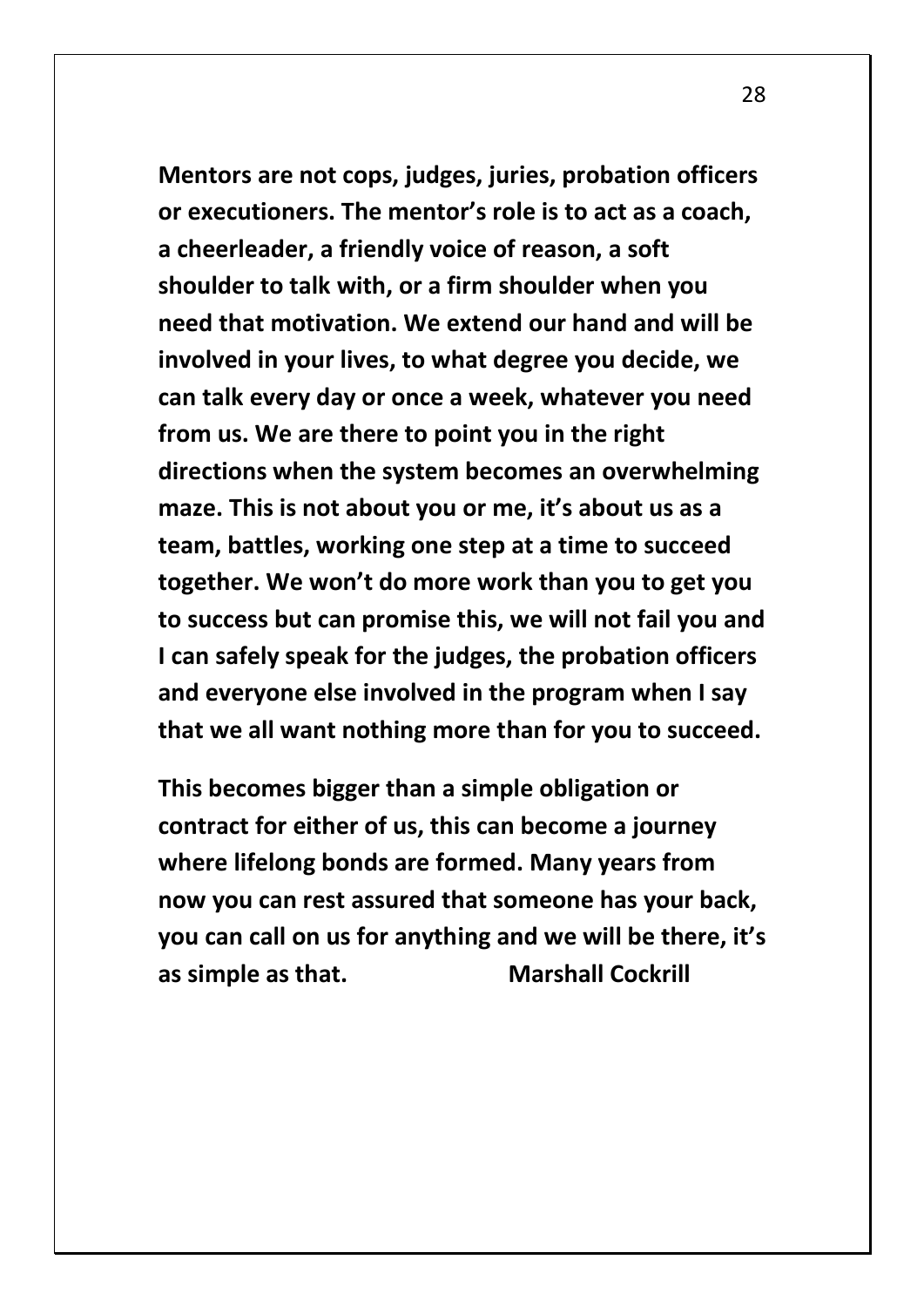#### IMPORTANT CONTACT INFORMATION

#### • **Therapeutic Court Coordinator**

- o Hans Horstketter (509) 477-2283
- o Email:

[HHorstketter@spokanecounty.org](mailto:HHorstketter@spokanecounty.org)

- **Probation Officer**
	- o Tom Squires (509) 477-6471 Email: [tasquires@spokanecounty.org](mailto:tasquires@spokanecounty.org)
- **Forum Staff**
	- o Mentor Coordinator: Jerry Gutman (425) 785-5052 Email:

[jerrygutman@gmail.com](mailto:jerrygutman@gmail.com)